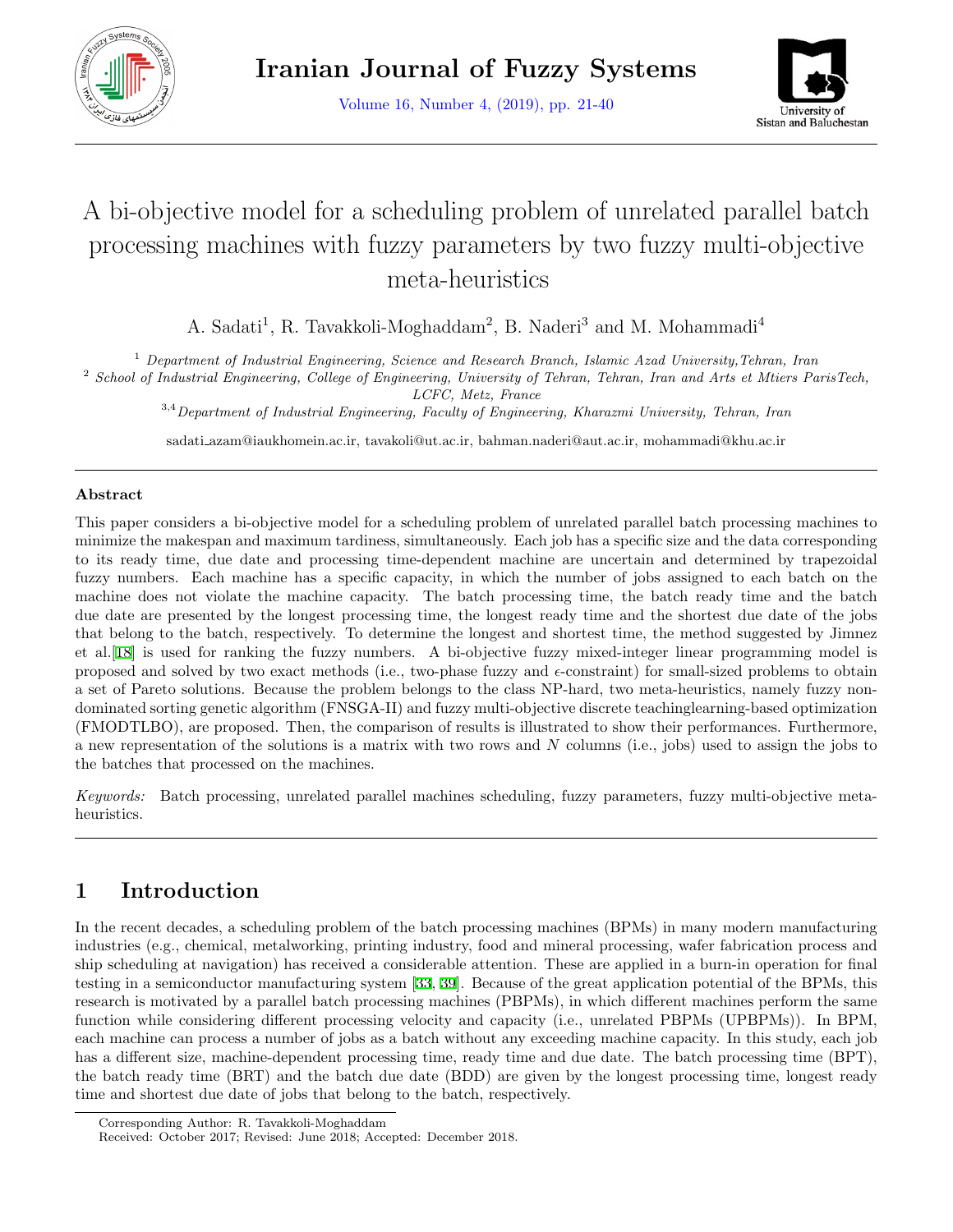In order to improve the performance of production systems, we consider both manufacturer concerns (e.g., waiting time and work-in-process inventory) and customer concerns (e.g., assuring on-time receipt). For this purposes, a biobjective model is considered to be able to minimize the makespan (i.e., maximum complete time, known as Cmax) and maximum tardiness (i.e., Tmax) simultaneously. To make our study more realistic, the fuzzy processing times, fuzzy ready times and fuzzy due dates are also considered. The main motivations that these times are considered as a fuzzy number are as follows [[27\]](#page-18-2):

- The information required for these times may be vague or not precisely measurement.
- The uncertainty inherent in real scheduling environments can be modeled by the fuzzy scheduling algorithms. By modeling these times with a fuzzy number, the system designer can build the exibility into the scheduling algorithm and reach a better solution.
- The quality and quantity of available information may be dampened because imprecision and vagueness as a result of personal bias and subjective opinion.

In this paper, a trapezoid membership function is employed. This choice has been made because this function is easily implemented and felexible in applying to various real-world problems.

According to the above issues, a fuzzy bi-objective UPBPMs model is considered in such a way that the makespan and maximum tardiness are to be minimized.

Wang and Chou [\[37](#page-19-1)] addressed a PBPMs scheduling problem to minimize the makespan and formulated the problem in the form of a MIP model. Then, proposed simulated annealing (SA) and genetic algorithm (GA). In order to assign jobs to batches, a multi-stage dynamic programming algorithm is applied. Mehdizadeh et al. [[26](#page-18-3)] proposed a vibration damping optimization (VDO) algorithm to minimize the total weighted completion for a parallel machines (PMs) scheduling problem.

Damodaran et al. [[10\]](#page-17-0) considered an identical PBPMs (IPBPMs) scheduling problem with preemption in order to minimize the makespan. They used a greedy randomized and adaptive search procedure (GRASP) method to solve the problem. Damodaran and Velez-Gallego [\[9](#page-17-1)] showed the IPBPMs scheduling problem to minimize the makespan and calculated a lower bound for the problem. They proposed SA and two other heuristics for the comparison of a numerical instance and also used a constructive heuristic method [[8](#page-16-0)] for their problem. Cheng et al. [[7](#page-16-1)] considered the IPBPMs scheduling problem to minimize the makespan and suggested an improved ant colony optimization (ACO) method. Ma et al. [[25\]](#page-18-4) considered an online IPBPMs scheduling problem to minimize the total weighted completion time by using a  $4(1+\epsilon)$ -competitive online algorithm. Attar et al. [[3\]](#page-16-2) addressed a biogeography-based optimization (BBO) algorithm to solve a UPMs problem in a flexible flow shop environment. Dousthaghi et al. [[12](#page-17-2)] presented a mixed-integer nonlinear programming (MINLP) model and proposed a hybrid PSO for a UPMs scheduling problem in a flexible job shop environment with shelf life. Zhou et al. [[39\]](#page-19-0) considered a uniform PBPMs scheduling problem to minimize the makespan and proposed a discrete differential evolution (DDE) algorithm. Li et al. [[21\]](#page-18-5) studied a UPBPMs scheduling problem to minimize the makespan and proposed two groups of heuristics based on best fit LPT. Joo and Kim [[19](#page-18-6)] studied a UPBPMs problem with heterogeneous delivery trucks (i.e., heterogeneous trucks with different capacities and travel time) to minimize the makespan. They proposed rule-based meta-heuristics using a single-stage GA framework.

Hulett et al. [\[15](#page-17-3)] considered a non-identical PBPMs scheduling to minimize the total weighted tardiness and proposed a particle swarm optimization (PSO) algorithm. Arroyo and Leung [[1\]](#page-16-3) studied a UPBPMs scheduling problem with arbitrary jobs size and unequal ready time to minimize the makespan. They proposed several heuristics based on first-fit and best-fit and then presented an MIP and a lower bound to study the quality of their heuristics, and also proposed a meta-heuristic algorithm based on iterated greedy [\[2](#page-16-4)] for their problem. Jiang et al. [[17\]](#page-18-7) considered a uniform PBPMs problem scheduling with batch transportation and proposed a hybrid discrete PSO-GA algorithm. Tavakkoli-Moghaddam et al. [[36\]](#page-19-2) showed a UPMs scheduling problem with precedence relations between jobs and used a GA to minimize the number of tardy jobs and the total completion time. Kashan et al. [[20\]](#page-18-8) considered a single BPM scheduling problem to minimize the makespan and maximum tardiness. They represented two different designs of chromosomes in the proposed two GAs. Cheng et al. [\[6](#page-16-5)] presented an MIP model for a PBPMs scheduling problem to minimize the makespan and total completion time, in which jobs do not have identical sizes. Xu et al. [[38](#page-19-3)] considered an identical PBPMs scheduling problem to minimize the makespan and maximum tardiness and proposed a multiobjective ACO (MOACO) algorithm to solve their problem. Shahidi-Zadeh et al. [[33\]](#page-18-1) studied a UPBPMs scheduling with considering release time and ready time for jobs to minimize the makespan and tardiness/earliness penalties as well as the purchasing cost of machines as a novel objective, simultaneously. They proposed a multi-objective harmony search (MOHS). Shahvari and Logendran [[34](#page-18-9)] addressed a UPBPMs with sequence and machine-dependent batch scheduling to minimize the total weighted completion time and tardiness. They proposed a multi-level tabu search, also they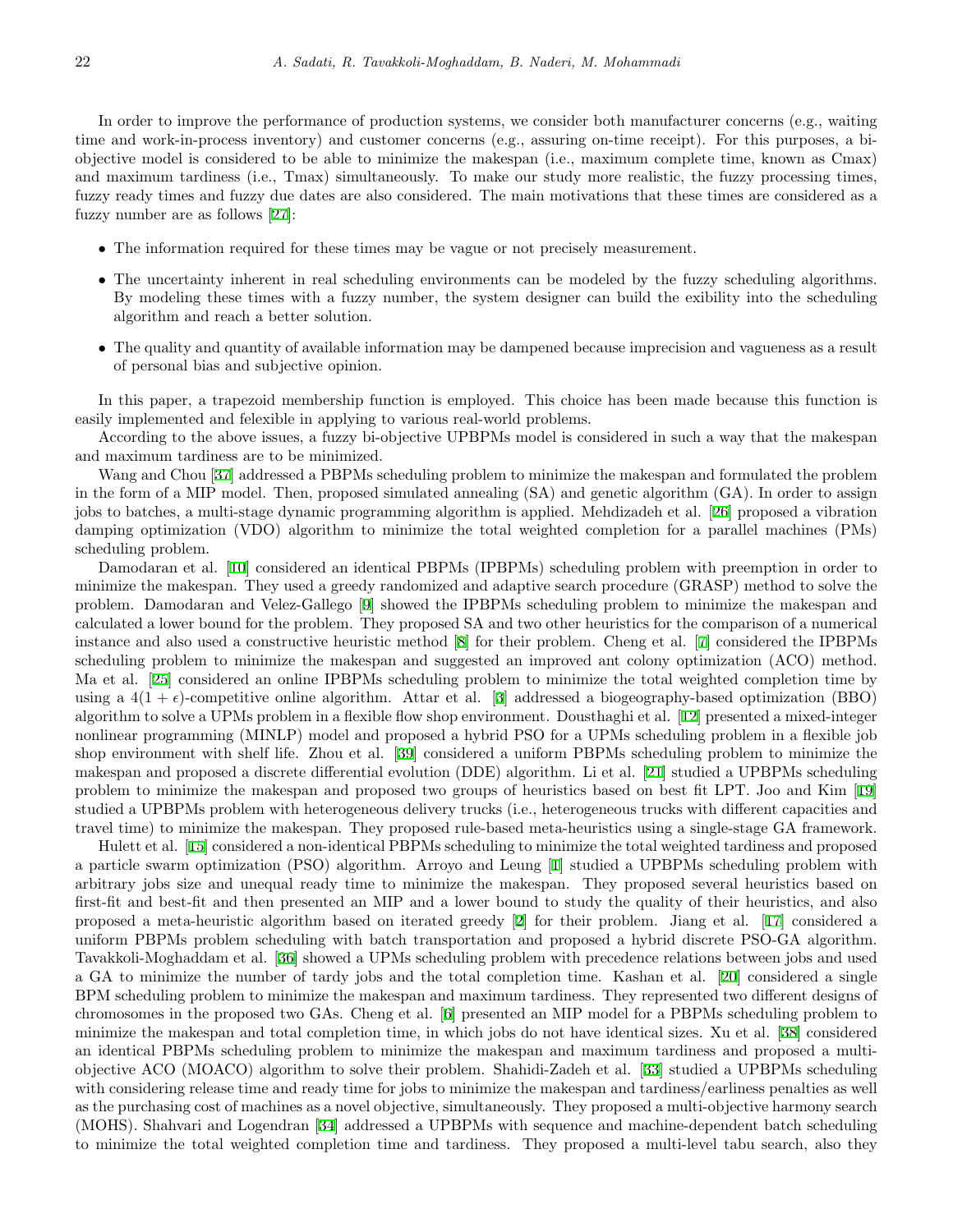considered a UPBPMs problem with dual-resources (i.e., machines and operations) to minimize the cost of tardy and early jobs and makespan, simultaneously. Four bi-objective PSO-based search algorithms are proposed [[35\]](#page-18-10). Jia et al. [[16\]](#page-17-4) considered IPBPMs with jobs arriving dynamically to minimize makespan and the total electric cost and proposed a Pareto-based ACO algorithm.

Cheng et al. [\[5](#page-16-6)] introduced a fuzzy model on a single BPM. Processing time of the batches and adjust the time of the machines between the batches are considered triangular fuzzy numbers. An improved ACO algorithm is proposed to minimize the makespan. Gharehgozli et al. [\[13](#page-17-5)] considered a PMs scheduling problem as a mixed-integer goal programming model with fuzzy processing times to minimize two fuzzy objectives. Li et al. [\[22](#page-18-11)] studied a single BPM scheduling problem, in which due date and precedence relations are fuzzy based on the satisfaction level about completion times of jobs and precedence between two jobs, respectively. Furthermore, Molla-Alizadeh-Zavardehi et al. [[28\]](#page-18-12) considered a fuzzy single BPM scheduling with the fuzzy due date to maximize the total degree of satisfaction and proposed the imperialist competitive algorithm (ICA). Given the above background, the main contributions of this paper are as follows:

- Developing a bi-objective mixed-integer linear programming model with fuzzy parameters.
- *•* Considering the tardiness of the batches.
- Considering the machines with different processing velocity (i.e., different processing time) and capacity, simultaneously.
- Applying two exact methods, namely two-phase fuzzy and *∈*-constraint method, to solve small-sized problems.
- Applying two meta-heuristic algorithms, namely fuzzy non-dominated sorting genetic algorithm (FNSGA-II) and fuzzy multi-objective discrete teaching-learning-based optimization (FMODTLBO) with the capability of solving fuzzy multi-objective problems without requiring them to be defuzzied.

The rest of this paper is organized as follows. The model is formulated with a fuzzy mixed-integer linear programming model in Section 2. Exact methods are described for small-sized problems in Section 3. Section 4 presents details of the solution methodology (i.e., defining the proposed meta-heuristics in details). The numerical and evaluating results are provided in Section 5. The conclusion and future research are drawn in Section 6.

# **2 Mathematical Model**

Our problem is formulated as a bi-objective FMILP model. This model is modified from the models presented by Wang and Chou [[37\]](#page-19-1), Arroyo and Leung [[1\]](#page-16-3) and Shahidi-Zadeh et al. [\[33](#page-18-1)]. It is assumed that *N* compatible jobs are grouped in several batches on *M* UPBPMs. The number of batches on the machine  $k, B_k$  ( $\sum_{k=1}^{M} B_k \leq N$ ), is not determined until all jobs have been assigned to batches and machines. Each job is defined by its ready time  $r_j$ , size  $s_j$ , due date  $d_j$ and processing time-dependent machine *pjk*. The data corresponding to ready times, due dates, and processing times are uncertain and determined by trapezoidal fuzzy numbers. Machine *k* has a capacity *L<sup>k</sup>* and the number of jobs assigned to each batch on machine *k* should not exceed *Lk*. Preemption is not allowed (i.e., once processing of a batch on a machine starts, cessation cannot occur and no job is neither added nor removed from the batch until processing of the batch is completed). The processing time of batch *l* on machine *k* (i.e., *Pkl*), the ready time of batch *l* on the machine  $k$  (i.e.,  $r_{kl}$ ) and the due date of batch *l* on the machine  $k$  (i.e.,  $d_{kl}$ ) are presented by the longest processing time  $(P_{kl} = max_{i \in l} p_{ik})$  longest ready time  $(r_{kl} = max_{i \in l} r_i)$  and shortest due date  $(d_{kl} = min_{i \in l} d_i)$  of the jobs that belong to the batch *l*, respectively. To determine the longest and shortest times, we use the method suggested by Jimnez et al. [[18\]](#page-18-0) for ranking fuzzy numbers. Completion time  $c_{kl} = P_{kl} + r_{kl}$  and tardiness  $t_{kl} = max(0, c_{kl} - min\{d_i \mid j \in l\})$  [\[38](#page-19-3)]. Objective functions are the makespan (i.e., last batch that completed,  $C_{max} = max_{\forall k,l} c_{kl}$ ) and maximum tardiness (i.e., the longest tardiness of all the batches,  $T_{max} = max_{\forall k,l} t_{kl}$ ). The model notations are as follows:

**Indices**:

 $k:$  Machines indices  $(k = 1, \ldots, M)$ 

 $j:$  Jobs indices  $(j = 1, \ldots, N)$ 

*l* : Batch indices  $(l = 1, \ldots, N)$ 

**Parameters**: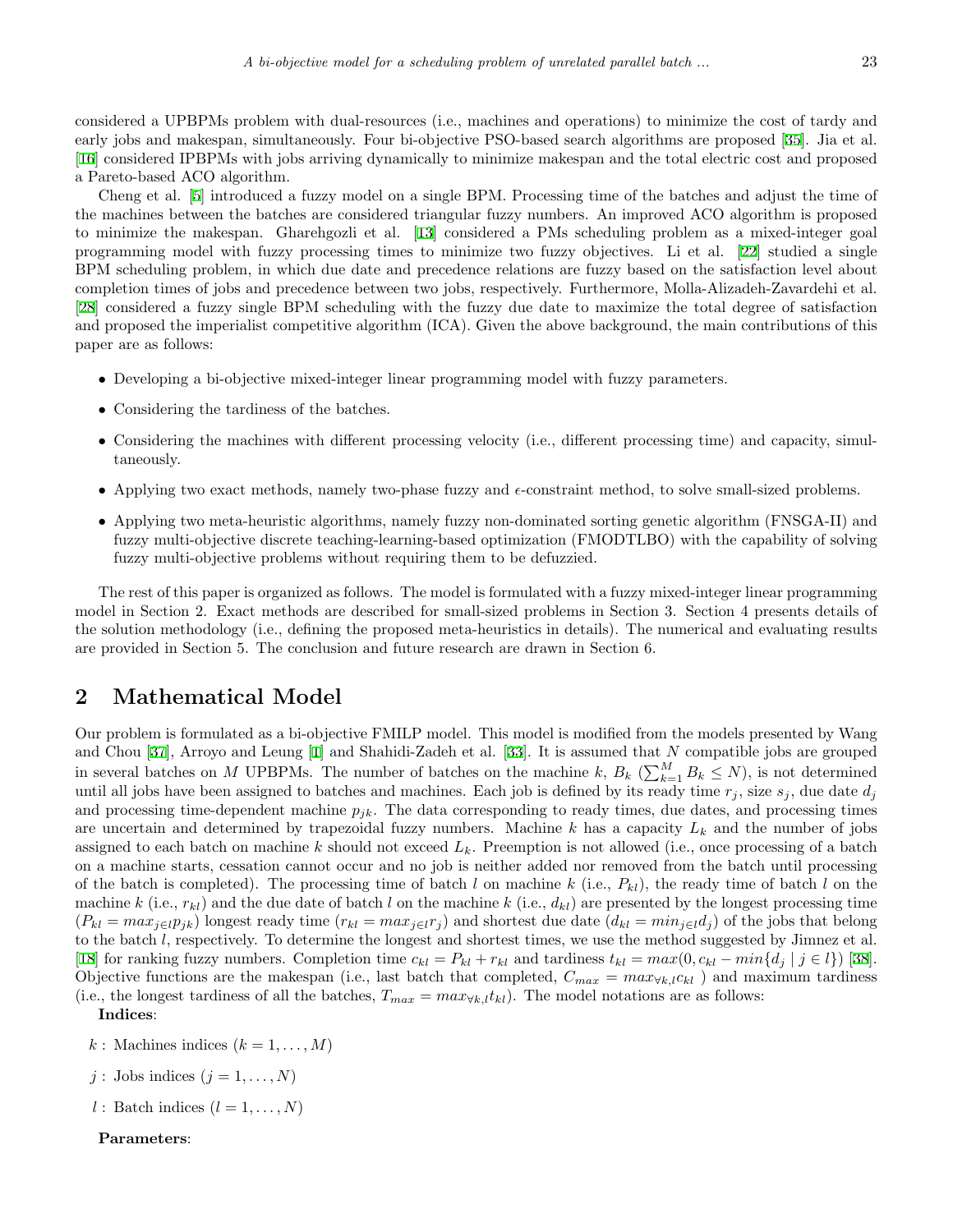- *N* : Number of jobs
- *M* : Number of machines
- *L<sup>k</sup>* : Capacity of machine *k*
- $\tilde{r}_j$  : Fuzzy ready time of job *j*
- $\tilde{d}_j$  : Fuzzy due date of job *j*
- *s<sup>j</sup>* : Size of job *j*
- $p_{jk}$ : Fuzzy processing time of job *j* on machine *k* 
	- *U* : A very large positive number

#### **DecisionVariables**:

- $x_{kjl}$ : Equals 1, if batch *l* being processed on machine *k* includes job *j*; and 0, otherwise
- $c_{kl}$  : Completion time of batch *l* on machine *k*
- $P_{kl}$ : Processing time of batch *l* on machine *k*
- *rkl* : Ready time of batch *l* on machine *k*
- $t_{kl}$ : Tardiness batch *l* on machine *k*
- *Tmax* : Maximum tardiness
- *Cmax* : Makespan

According to the above-mentioned notations, the proposed problem, which can be denoted  $R_m | p_{jk}$ ,  $\tilde{d}_j$ ,  $\tilde{r}_j$ ,  $s_j$ ,  $p$  $batch|C_{max}, T_{max}$ , is formulated as follows:

$$
Minf_1(x) = C_{max} \tag{1}
$$

$$
Minf_2(x) = T_{max} \tag{2}
$$

s.t. 
$$
\sum_{k=1}^{M} \sum_{l=1}^{N} x_{kjl} = 1; \quad \forall j
$$
 (3)

$$
\sum_{j=1}^{N} s_j \cdot x_{kjl} \le L_k; \quad \forall k, l \tag{4}
$$

$$
\sum_{j=1}^{N} x_{kjl} - \sum_{j=1}^{N} x_{kjl-1} \le 0; \quad \forall l \ge 2, k
$$
\n(5)

$$
r_{kl} \ge \tilde{r}_j \cdot x_{kjl}; \quad \forall j, k, l \tag{6}
$$

$$
P_{kl} \ge \tilde{p}_{jk}.x_{kjl}; \quad \forall j, k, l \tag{7}
$$

$$
r_{kl} \ge c_{kl-1}; \quad \forall k, l \ge 2
$$
\n
$$
(8)
$$

$$
c_{kl} \ge P_{kl} + r_{kl}; \quad \forall k, l \tag{9}
$$

 $t_{kl} \ge c_{kl} - \tilde{d}_j - U(1 - x_{kjl}); \forall j, k, l$ (10)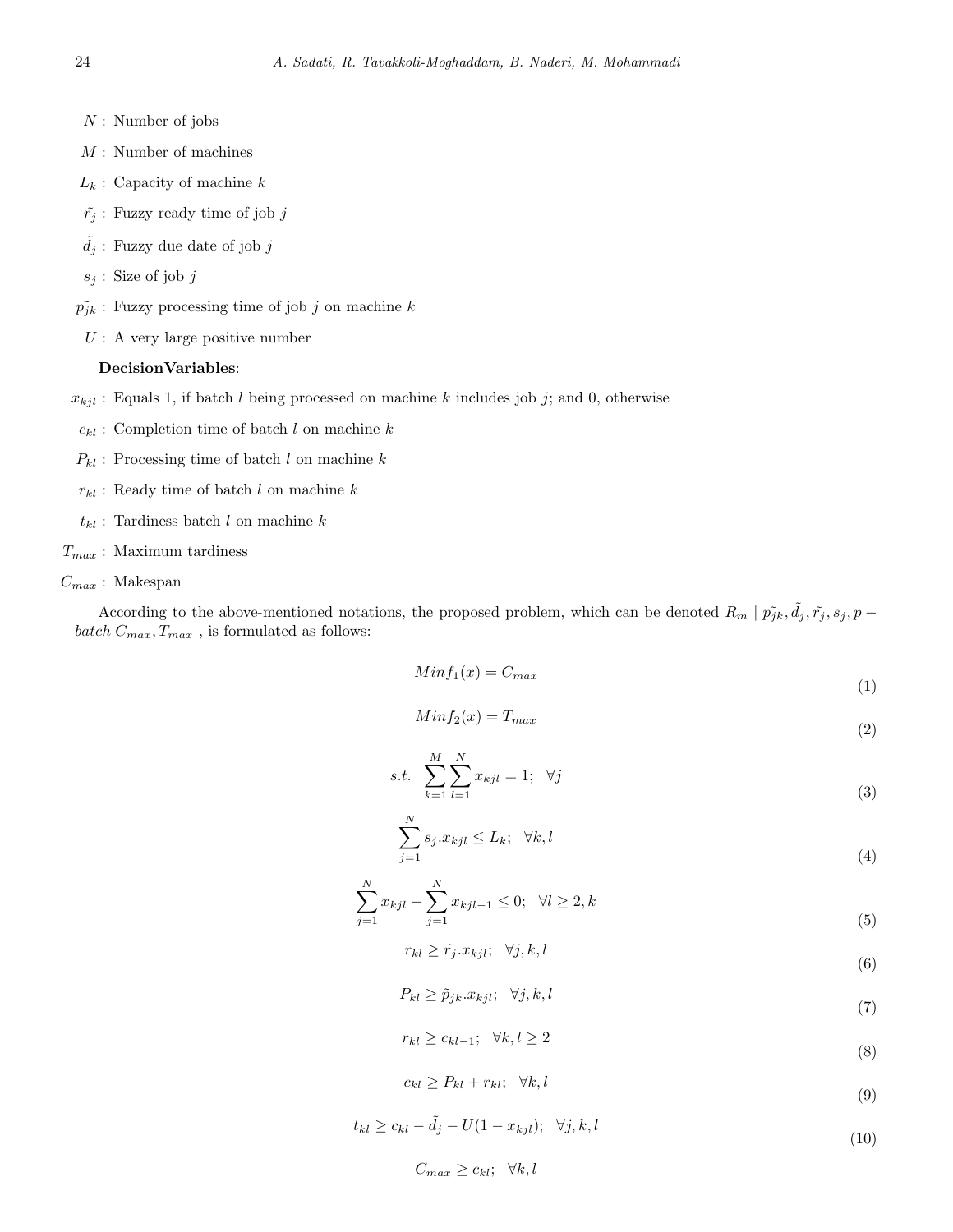$$
T_{max} \ge t_{kl}; \quad \forall k, l \tag{12}
$$

$$
x_{kjl} = 0 \text{or} 1; \quad \forall j, k, l \tag{18}
$$

$$
r_{kl} \ge 0, P_{kl} \ge 0, c_{kl} \ge 0, t_{kl} \ge 0, T_{max} \ge 0, C_{max} \ge 0; \quad \forall k, l
$$
\n(14)

Objective functions (1) and (2) minimize the makespan and maximum tardiness, respectively. Constraint (3) ensures that each job belongs to only one batch and is processed only on one machine. Constraint (4) guarantees that the total jobs assigned to each batch do not violate the machine capacity. Constraint (5) ensures that until one batch on a machine is empty, jobs are not assigned to subsequent batches. Constraints (6) and (7) define the ready time and the processing time of a batch. Constraints (8) and (9) state that the ready time of a batch on each machine must be greater than or equal to the completion time of the preceding batch and completion time of a batch is equal to the sum of the ready time of the batch and its processing time. Constraint (10) determines tardiness of a batch. Constraints (11) and (12) are the definition of the makespan and maximum tardiness, respectively. Constraints (13) and (14) specify a domain of variables.

# **3 Exact methods**

In this paper, we employ two exact methods (namely, a two-phase fuzzy method and a  $\epsilon$ -constraint method) for solving small-sized problems. Before explaining the methods, the fuzzy mathematical model provided in Section 2 must be converted to its crisp equivalent mathematical model according to the Jimenezs method [[18\]](#page-18-0). Some definitions are presented. A fuzzy linear programming (FLP) is as follows:

$$
Min \tilde{c}^t x
$$
  
s.t.  $x \in \{x \in R_n \mid \tilde{A} \ge \tilde{B}, x \ge 0\}$  (15)

**Definition 3.1.** The expected interval (*EI*) and expected value (*EV*) of a trapezoidal fuzzy number (e.g.,  $\tilde{A} =$  $(a_1, a_2, a_3, a_4)$  *)* are definded by [18]:

$$
EI(\tilde{A}) = [E_1^A, E_2^A] = [\frac{1}{2}(a_1 + a_2), \frac{1}{2}(a_3 + a_4)]
$$
\n(16)

$$
EV(\tilde{A}) = \frac{E_1^A + E_2^A}{2} = \frac{a_1 + a_2 + a_3 + a_4}{4}
$$
\n(17)

**Definition 3.2.** Suppose  $\tilde{A}$  and  $\tilde{B}$  be two fuzzy numbers,  $\tilde{A}$  is bigger than or equal to  $\tilde{B}$  at least at the degree of *satisfaction*  $\alpha$ *, it is presented by*  $\tilde{A} \geq_{\alpha} \tilde{B}$ *, when* [\[18](#page-18-0)]:

$$
(1 - \alpha)E_2^A + \alpha E_1^A \ge \alpha E_2^B + (1 - \alpha)E_1^B \text{ or } \frac{E_2^A - E_1^B}{E_2^A - E_1^A + E_2^B - E_1^B} \ge \alpha
$$
\n(18)

**Definition 3.3.** *Any obtained optimal solution by the model* (19) *is an α-satisfied optimal solution (the satisfaction degree*  $\alpha$  *is the degree that the decision-maker (DM) is willing to accept a solution) of the model* (15)[\[18](#page-18-0)].

$$
Min~EV(\tilde{c})x~s.t.~ x \in \{x \in R^n \mid \tilde{A}x \geq_\alpha \tilde{B}, x \geq 0\}
$$
\n
$$
(19)
$$

(13)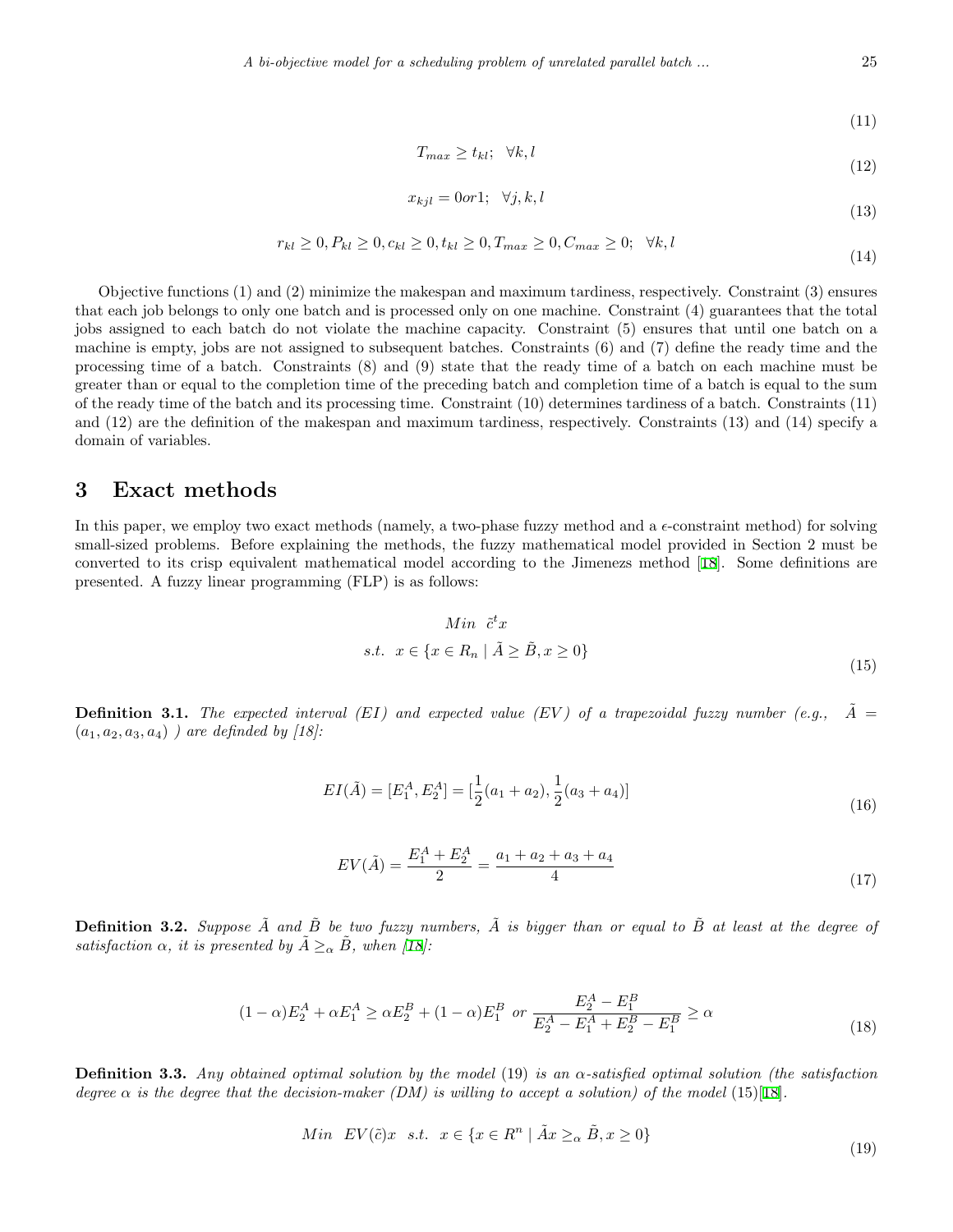| Parameters           | Generation way                                                                                                               |
|----------------------|------------------------------------------------------------------------------------------------------------------------------|
| $p_{ik}$             | Discrete Uniform $[1, 100]$                                                                                                  |
| $r_j$                | Discrete Uniform $[0, 100]$                                                                                                  |
| $d_i$                | Uniform $[P*(1-t-\frac{r}{2}),(1-t+\frac{r}{2})$ , $t=0.8,$ $r=0.2,$ $P=\frac{\sum_{j=1}^{N}\sum_{k=1}^{M}p_{jk}}{2\cdot11}$ |
| $x_1, x_2, x_3, x_4$ | $2^*$ Uniform [0, 1]                                                                                                         |
| $p_{jk}$             | $[p_{ik}x_1, p_{ik}x_2, p_{ik}x_3, p_{ik}x_4]$                                                                               |
| $\tilde{d}_j$        | $ d_i x_1, d_i x_2, d_i x_3, d_i x_4 $                                                                                       |
| $\tilde{r_j}$        | $[r_i x_1, r_i x_2, r_i x_3, r_i x_4]$                                                                                       |
| $L_k$                | Discrete Uniform [10, 20]                                                                                                    |
| $s_j$                | Discrete Uniform $[1, 5]$                                                                                                    |
| $\alpha$             | 0.3, 0.5, 0.9                                                                                                                |

Table 1: Parameters of the Numerical Example

According to the above definitions, the fuzzy mathematical model is converted to its crisp equivalent mathematical as follows:

Objective functions (1) and (2)

s.t. 
$$
r_{kl} \geq [\alpha E_2^{r_j} + (1 - \alpha)E_1^{r_j}].x_{kjl}; \quad \forall j, k, l
$$
 (20)

$$
P_{kl} \geq [\alpha E_2^{p_{jk}} + (1 - \alpha) E_1^{p_{jk}}] \cdot x_{kjl}; \quad \forall j, k, l
$$
\n(21)

$$
t_{kl} \ge c_{kl} - [\alpha E_2^{d_j} + (1 - \alpha) E_1^{d_j}] - U(1 - x_{kjl}); \quad \forall j, k, l
$$
\n(22)

The rest of constraints remains unchanged.

We assume the processing times, ready times and due dates are trapezoidal fuzzy numbers as follows:  $\tilde{r_j}=(r_j^1,r_j^2,r_j^3,r_j^4)\ \ \tilde{d_j}=(d_j^{\bar{1}},d_j^2,d_j^3,d_j^4)\ \ \tilde{p_{jk}}=(p_{jk}^1,p_{jk}^2,p_{jk}^3,p_{jk}^4)$ 

Thereby the final crisp equivalent mathematical is as follows:

Objective functions (1) and (2)

$$
s.t. \ r_{kl} \geq [\alpha \frac{r_j^3 + r_j^4}{2} + (1 - \alpha) \frac{r_j^1 + r_j^2}{2}] \cdot x_{kjl}; \ \ j, k, l \tag{23}
$$

$$
P_{kl} \geq \left[\alpha \frac{p_{jk}^3 + p_{jk}^4}{2} + (1 - \alpha) \frac{p_{jk}^1 + p_{jk}^2}{2}\right] x_{kjl}; \quad \forall j, k, l
$$
\n(24)

$$
t_{kl} \ge c_{kl} - \left[\alpha \frac{d_j^3 + d_j^4}{2} + (1 - \alpha) \frac{d_j^1 + d_j^2}{2}\right] - U(1 - x_{kjl}); \quad \forall j, k, l
$$
\n(25)

The rest of constraints remains unchanged.

The final crisp mathematical model is solved by *ε*-constraint and two-phase fuzzy method using Lingo 8.0 software. Fuzzy processing times, fuzzy ready times, fuzzy due dates, machine capacities, job sizes and other parameters are generated according to Table 1.

### **3.1** *ε***-constraint method**

In the form of this method, one of the objective functions is placed as an objective function to be optimized and other objective functions are transferred into constraints as follows:

$$
Min f_j(x) \quad s.t. \quad f_h(x) \le \varepsilon_h; \quad h = 1, \dots, m, \quad h \ne j, \quad f_h^{min} \le \varepsilon_h \le f_h^{max} \quad x \in S
$$
\n
$$
(26)
$$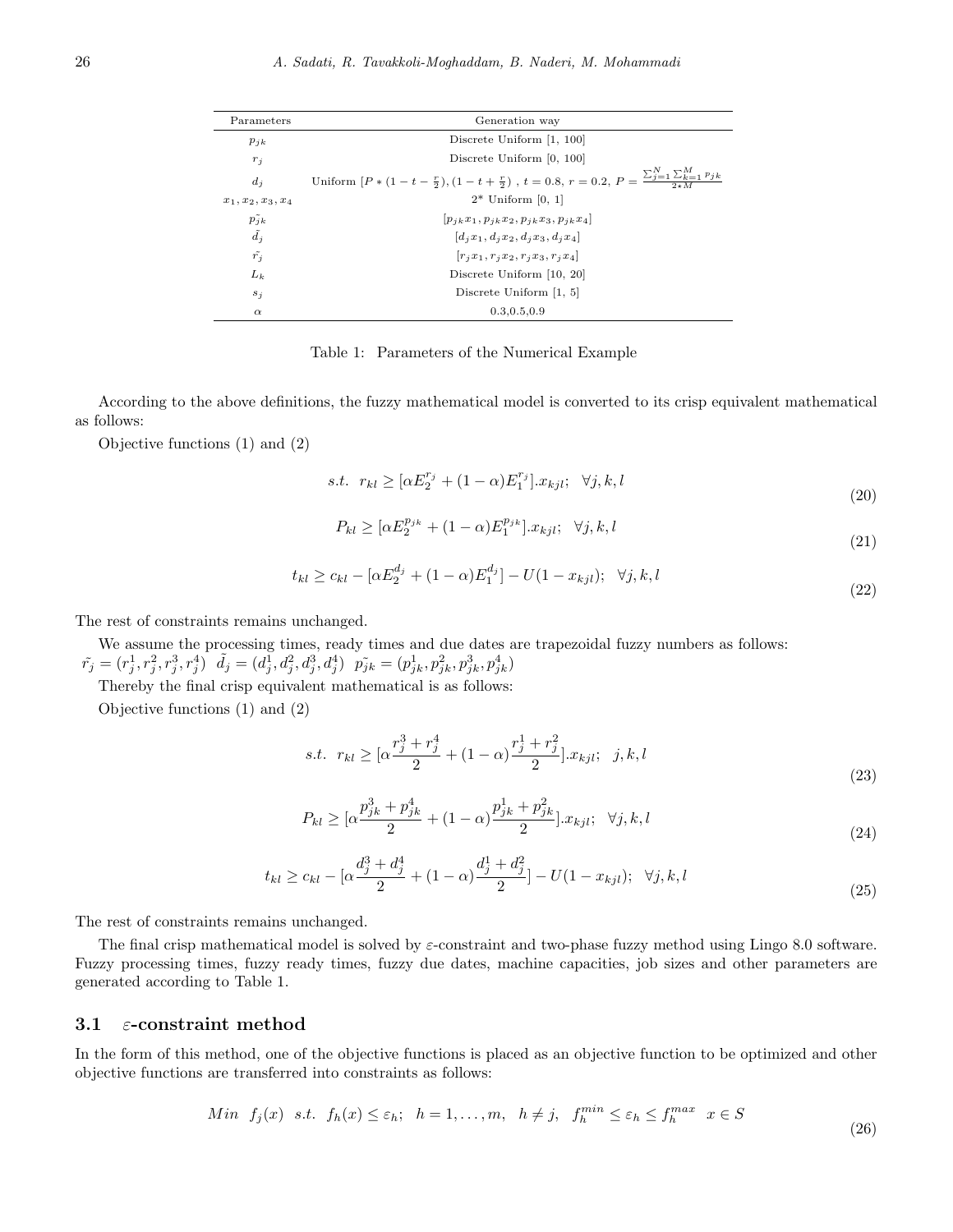Where  $j \in \{1, \ldots, m\}$  and  $\varepsilon_h$  is upper bound for the objective  $h(h \neq j)$ . Various Pareto solutions can be found by changing the value of  $\varepsilon_h$ . We can let  $f_h^{min} = f_h^*$  (where  $f_h^*$  is ideal value of  $f_h$  that can be computed by minimizing  $f_h$  individually) and  $f_h^{max} = f_h^{nadir}$  ( $f_h^{nadir}$  is constructed from the worst value of  $f_h$  that can be estimated by using a payoff table [4]). In this study, the makespan is placed as an objective function that should be minimized, the maximum tardiness is transferred into constraints as follows:

$$
Min\ C_{max}\ s.t.\ T_{max} \leq \varepsilon_T;\ T_{min}^* \leq \varepsilon_T \leq T_{max}^{nadir}\ Constrains\ 3-5,8,9,11,12,13,14,23-25 \tag{27}
$$

The model (27) is solved by Lingo 8.0 software. The computational results, for a sample problem with nine jobs and three machines, are shown in Table 2.

### **3.2 Two-phase fuzzy method**

The two-phase fuzzy method is used for solving multiple objective linear programming (MOLP) with a fuzzy compromise approach [[24\]](#page-18-13). In this paper, we use a two-phase fuzzy method for solving the following model:

$$
Min f_1(x) = C_{max} Min f_2(x) = T_{max} s.t. \text{ Constraints } 3-5, 8, 9, 11, 12, 13, 14, 23-25
$$
\n(28)

**Definition 3.4.** *Membership function of each objective function*  $f_k(k = 1, \ldots, m)$  *can be defined as the following* [\[24](#page-18-13)]*:* 

$$
\mu_k(x) = \begin{cases}\n1 & \text{if } f_k(x) \le f_k^{min} \\
\frac{f_k^{max} - f_k(x)}{f_k^{max} - f_k^{min}} & \text{if } f_k^{min} \le f_k(x) \le f_k^{max} \\
0 & \text{if } f_k(x) > f_k^{max}\n\end{cases}
$$
\n(29)

Where  $f_k^{min}$  is the ideal solution and  $f_k^{max}$  is the negative ideal solution.  $f_k^{min}$  and  $f_k^{max}$  are considered similar to as mentioned in  $\varepsilon$  *− constraint* method i.e.  $f_k^{min} = f_k^*$  and  $f_k^{max} = f_k^{nadir}$ .

In the first step, Zimmermann [\[40](#page-19-4)] suggested max-min operator approach for solving the model (28) as follows:

$$
Max \quad \lambda \quad s.t. \quad \lambda \le \mu_k(x); \quad k = 1, \dots, m \quad \lambda \in [0, 1]; \quad x \in S;
$$
\n
$$
(30)
$$

We have:

$$
Max \ \lambda \ s.t. \ \lambda \le \frac{C_{max}^{nadir} - C_{max}}{C_{max}^{nadir} - C_{max}^{*}}; \ \lambda \le \frac{T_{max}^{nadir} - T_{max}}{T_{max}^{nadir} - T_{max}^{*}}; \ \lambda \in [0,1]; \text{Constraints } 3-5,8,9,11,12,13,14,23-25
$$
\n(31)

Where *λ* is the overall satisfaction degree of the objective functions. For the mentioned sample problem in Subsection 3.1, the model (31) solved by Lingo 8.0 software and the optimal values of the variables  $\lambda$ ,  $C_{max}$  and  $T_{max}$  are shown in Table 3 as  $\lambda^*$ ,  $C_{max}^1$  and  $T_{max}^1$ .

In the second step, Li et al [[24](#page-18-13)] proposed the following linear programming model:

$$
Max \ \omega = \sum_{k=1}^{m} v_k \lambda_k \ s.t. \ \lambda_k^l \le \lambda_k \le \mu_k(x); \ \ k = 1, ..., m \ \lambda_k \in [0, 1]; \ \ k = 1, ..., m \ \sum_{k=1}^{m} v_k = 1; \ x \in S; \tag{32}
$$

Where  $\lambda_k^l$  is the minimum satisfaction degree of the *k*th objective function and is equal to membership functions of  $C_{max}^1$  and  $T_{max}^1$  [[24\]](#page-18-13). We have:

$$
Max \ \omega = 0.5\lambda_1 + 0.5\lambda_2 \ s.t. \ \lambda_1 \le \frac{C_{max}^{nadir} - C_{max}}{C_{max}^{nadir} - C_{max}^*}; \ \lambda_1 \ge \frac{C_{max}^{nadir} - C_{max}^1}{C_{max}^{nadir} - C_{max}^*}; \ \lambda_2 \le \frac{T_{max}^{nadir} - T_{max}}{T_{max}^{nadir} - T_{max}^*}; \ \lambda_3 \ge \frac{T_{max}^{nadir} - T_{max}^1}{T_{max}^{nadir} - T_{max}^*}; \ \lambda_1, \lambda_2 \in [0, 1]; \ \text{Constraints} \ 3 - 5, 8, 9, 11, 12, 13, 14, 23 - 25 \tag{33}
$$

The model (33) solved by Lingo 8.0 software and the optimal values of the variables  $\omega$ ,  $C_{max}$  and  $T_{max}$  are shown in Table 3 as  $\omega^*$ ,  $C_{max}^{final}$  and  $T_{max}^{final}$ .

The Pareto solutions obtained from the exact methods are shown in Tables 2 and 3.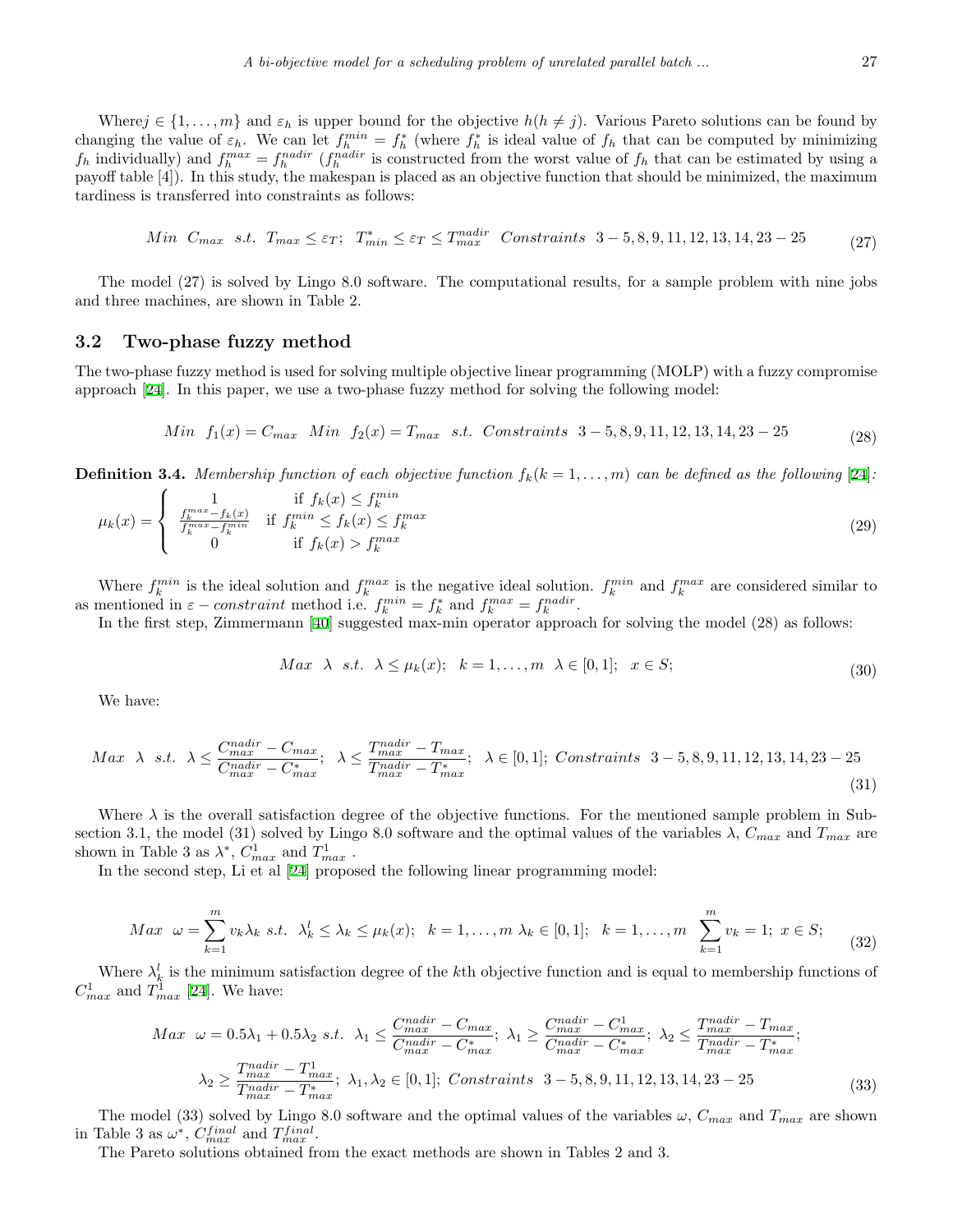|          |                |                               |           | Pareto Solutions |
|----------|----------------|-------------------------------|-----------|------------------|
| $\alpha$ | $T^*$<br>m.a.x | T <sub>n</sub> adir<br>m.a.r. | $T_{max}$ | $C_{max}$        |
| 0.3      | 103.4145       | 105.1837                      | 103.4145  | 124.3091         |
|          |                |                               | 105.0543  | 117.0035         |
| 0.5      | 124.2714       | 128.8552                      | 124.2714  | 146.7826         |
|          |                |                               | 127.5069  | 143.9846         |
| 0.9      | 171.7004       | 177.5852                      | 171.7004  | 197.6462         |
|          |                |                               |           |                  |

Table 2: Results of the *ε*-constraint Method

| $\alpha$ | $C_{\underline{m}ax}^*$ |                           | $\alpha$ nadir<br>m.a.r |                            | $T^\ast$          | max               | T <sub>rad</sub> ir<br>m.a.r. |           |  |
|----------|-------------------------|---------------------------|-------------------------|----------------------------|-------------------|-------------------|-------------------------------|-----------|--|
| 0.3      | 117.0035                |                           |                         | 124.3091                   |                   | 103.4145          |                               | 105.1837  |  |
| 0.5      | 143.9846                |                           | 155.5164                |                            |                   | 124.2714          | 128.8552                      |           |  |
| 0.9      | 197.6462                |                           | 197.6462                |                            | 171.7004          |                   | 177.5852                      |           |  |
|          |                         | Results of the first step |                         | Results of the second step |                   |                   | Pareto Solutions              |           |  |
| $\alpha$ | $\lambda^*$             | $C_{max}^1$               | $T_{max}^1$             | $\omega^*$                 | $C_{max}^{final}$ | $T^{final}_{max}$ | $T_{max}$                     | $C_{max}$ |  |
| 0.3      | 0.73                    | 119.4062                  | 105.0543                | 0.87                       | 117.003           | 105.0543          | 105.0543                      | 117.0035  |  |
| 0.5      | 0.76                    | 146.7826                  | 125.3836                | 0.88                       | 146.782           | 124.2714          | 124.2714                      | 146.7826  |  |
| 0.9      | 0.76                    | 197.6462                  | 171.7004                | $\overline{\phantom{a}}$   |                   |                   | 171.7004                      | 197.6462  |  |

Table 3: Results of the Two-phase Fuzzy Approach

# **4 Solution methodology**

Arroyo and Leung [[1\]](#page-16-3) showed that the  $R_m | s_j, r_j, p-\text{batch} | C_{max}$  problem is NP-hard, so  $R_m | \tilde{p_{jk}}, \tilde{d_j}, \tilde{r_j}, s_j, p-\text{batch} |$  $C_{max}$ ,  $T_{max}$  problem that is more complicated because it is both multi-objective and uncertain is NP-hard as well. However, exact methods can not solve the large-sized problems in a polynomial time. Therefore, we proposed two metaheuristics algorithms, namely fuzzy non-dominated sorting genetic algorithm (FNSGA-II) and fuzzy multi-objective discrete teaching-learning-based optimization (FMODTLBO) in order to solve the medium and large-sized problems.

In this section, two meta-heuristic algorithms (i.e. FMODTLBO and FNSGA-II) with the capability of solving the problems without requiring them to be defuzzied are explained. Thereby, the objective functions are fuzzy numbers.

**Definition 4.1.** *A multi-objective problem is handled as follows* [4]*:*

$$
Minimize(f_1(x), f_2(x), \dots, f_m(x)) \quad s.t. \quad x \in S;
$$
\n
$$
(34)
$$

 $x_i \in S$  *dominates*  $x_j \in S$  *if* 

$$
f_k(x_i) \le f_k(x_j) \text{ for all } k \in \{1, 2, \dots, m\} \text{ } f_k(x_i) < f_k(x_j) \text{ for at least one } k \in \{1, 2, \dots, m\} \tag{35}
$$

Since the objective functions are fuzzy numbers, we cannot compare them with Expression (35). Therefore, it is done using the fuzzy ranking method proposed by Jimenez et al [[18\]](#page-18-0) (Eq. 18).

Considering the above-mentioned description in this section, two fuzzy meta-heuristic algorithms are expressed in this paper.

# **4.1 FMODTLBO algorithm**

Teachinglearning-based optimization (TLBO) proposed by Roa et al. [[32](#page-18-14)] is based on learning a group of learners of a teacher in a class and is considered as a population-based meta-heuristic algorithm. The best learner in each population is considered as the teacher. The learning process includes a teacher stage, in which the learners learn through the teacher, and a learner stage, where the learners increase their knowledge through interaction with each other. The original TLBO was considered for continuous problems; however, we use a discrete representation for our solutions. Therefore, we use a discrete version of TLBO [\[23](#page-18-15)]. Let  $N_{pop}$  be the population size and  $Max - It$  be the maximum number of times to repeat the algorithm until the termination condition is met.

This section includes solution representation, initial population, Feasible solutions and proposed FMODTLBO algorithm.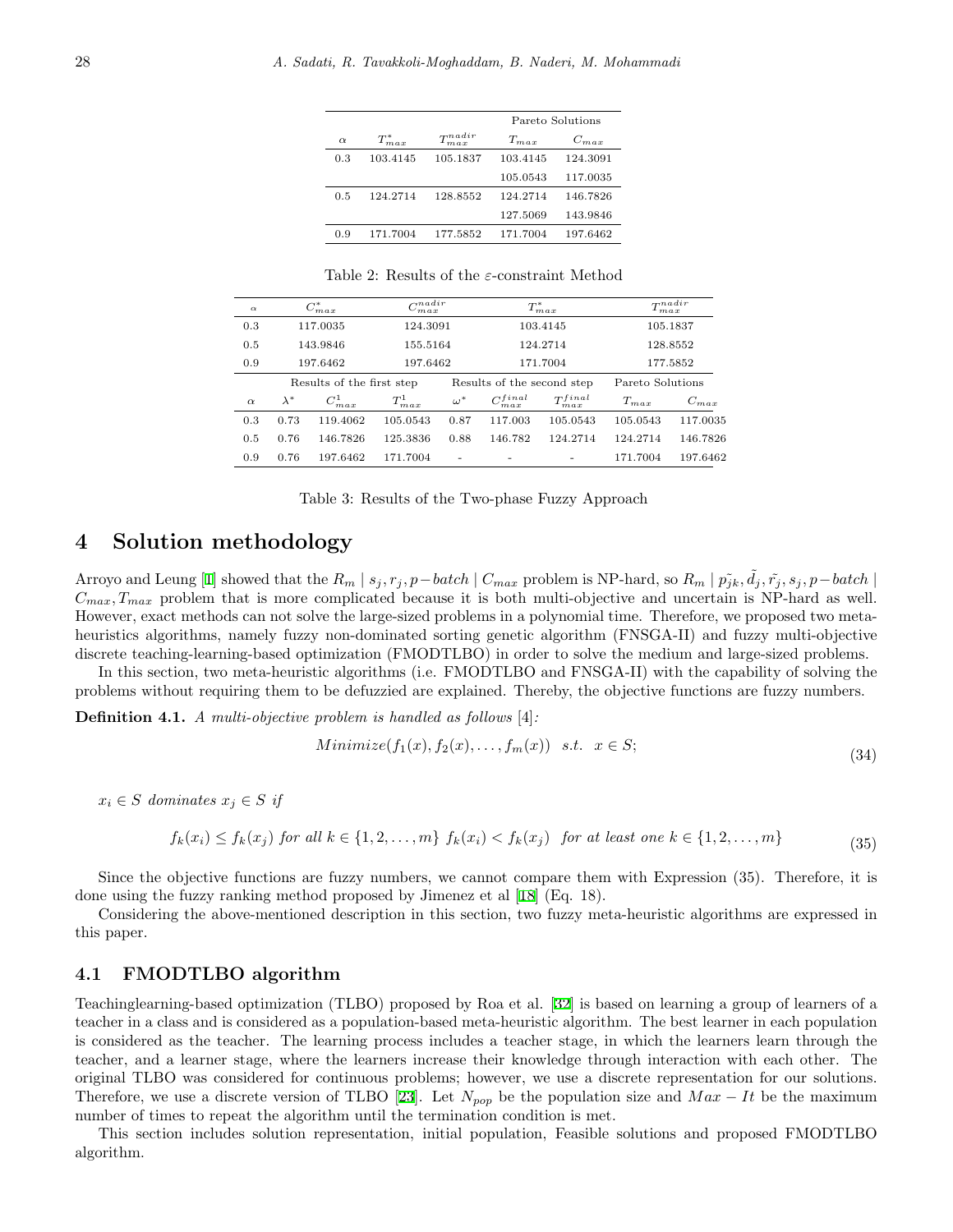#### **4.1.1 Solution representation**

We use a new representation of the solutions in the proposed algorithms. Our representation is a matrix  $2 \times N$  that its first and second rows show the batches and the machines numbers, respectively. For example, a representation for the mentioned sample problem in Sub-section 3.1 is shown in Figure 1.

#### **4.1.2 Initial population**

The main steps to create an initial population are as follows:

Step 1) Generate  $M + N - 1$  random numbers between 0 and 1, then according to Figure 1, find the jobs that assigned to each machine  $(M = 3, N = 9)$ . Numbers that are smaller than and equal to N represent the jobs, and numbers that are larger than *N* represent the machines. For example, number  $N + 1$  is *Machine*<sub>1</sub>,  $N + 2$  is *Machine*<sub>2</sub>, and similarity  $N + M - 1$  is  $Machine_{M-1}$ .

Step 2) assign the jobs on each machine to the batches and create a solution according to proposed representation in Sub-section 4.1.1. This work is done by using the batch first-fit (BFF) heuristic method. On each machine, consider the first job that is not assigned to the certain batch and find the first batch with enough space to insert it. If no batch is found with this condition, create a new batch. Repeat Step 2 until no job remains unassigned to the batches. It is shown that if the jobs on each machine are sorted based on their processing times in a descending order and then are assigned to the batch based on the BFF algorithm (called the batch first-fit longest processing times (BFFLPT) method), it is considered a better comparison to the BFF for minimizing the makespan. If the jobs on each machine are sorted based on their due dates in an ascending order and then are assigned to batch based on the BFF (called the batch fist-fit earliest due date (BFFEDD) method), it is considered a better comparison to the BFF for minimizing the maximum tardiness.

Step 3) Repeat Steps 1 and 2 until an initial population is created. Since we consider two objectives (i.e., minimizing the makespan and minimizing the maximum tardiness), one half of the initial population is created by BFFLPT procedure and another half of the initial population is created by BFFEDD procedure.

### **4.1.3 Feasible solutions**

The solutions obtained from the proposed algorithms may be not feasible because for the following reasons:

- 1*.* Lack of some batch numbers in the first row of the solution representation for one or more machine. To solve this problem, we change the batch numbers so that the batch numbers are sequential.
- 2*.* Total job sizes assigned to a batch on a machine exceed the machine capacity. In this case, we use two heuristics, HF1 and HF2 [[20\]](#page-18-8) considering the makespan and the maximum tardiness, respectively. We consider these two objectives simultaneously, and then we choose HF1 or HF2 randomly with an equal chance. In following, the details of the heuristics HF1 and HF2 are provided.

HF1: On each machine

Step 1) Consider the batches that exceed the machine capacity and select the batch with the longest BPT. Then, choose the job with the largest processing time in the selected batch.

Step 2) Insert the selected job in Step 1 in the BFF (with the minimum residual capacity) having the BPT longer than the processing time of the selected job. If there is no batch with this condition, insert the job in BFF with the longest BPT. If the batch with the residual capacity greater than or equal to the size of the selected job does not exist, insert the selected job in a new batch.

Step 3) Repeat Steps 1 and 2 until there is no batch that exceeds the machine capacity.

HF2: On each machine

Step 1) Consider the batches that exceed the machine capacity and select the batch with the shortest BDD. Then, choose the job with the shortest due date in the selected batch.

Step 2) Insert the selected job in Step 1 in the BFF (with the minimum residual capacity) having the shortest BDD. If the batch with the residual capacity greater than or equal to the size of the selected job does not exist, insert the selected job in a new batch.

Step 3) Repeat Steps 1 and 2 until there is no batch that exceeds the machine capacity.

#### **4.1.4 Proposed FMODTLBO algorithm**

The proposed FMODTLBO algorithm proposed in this research is described as follows: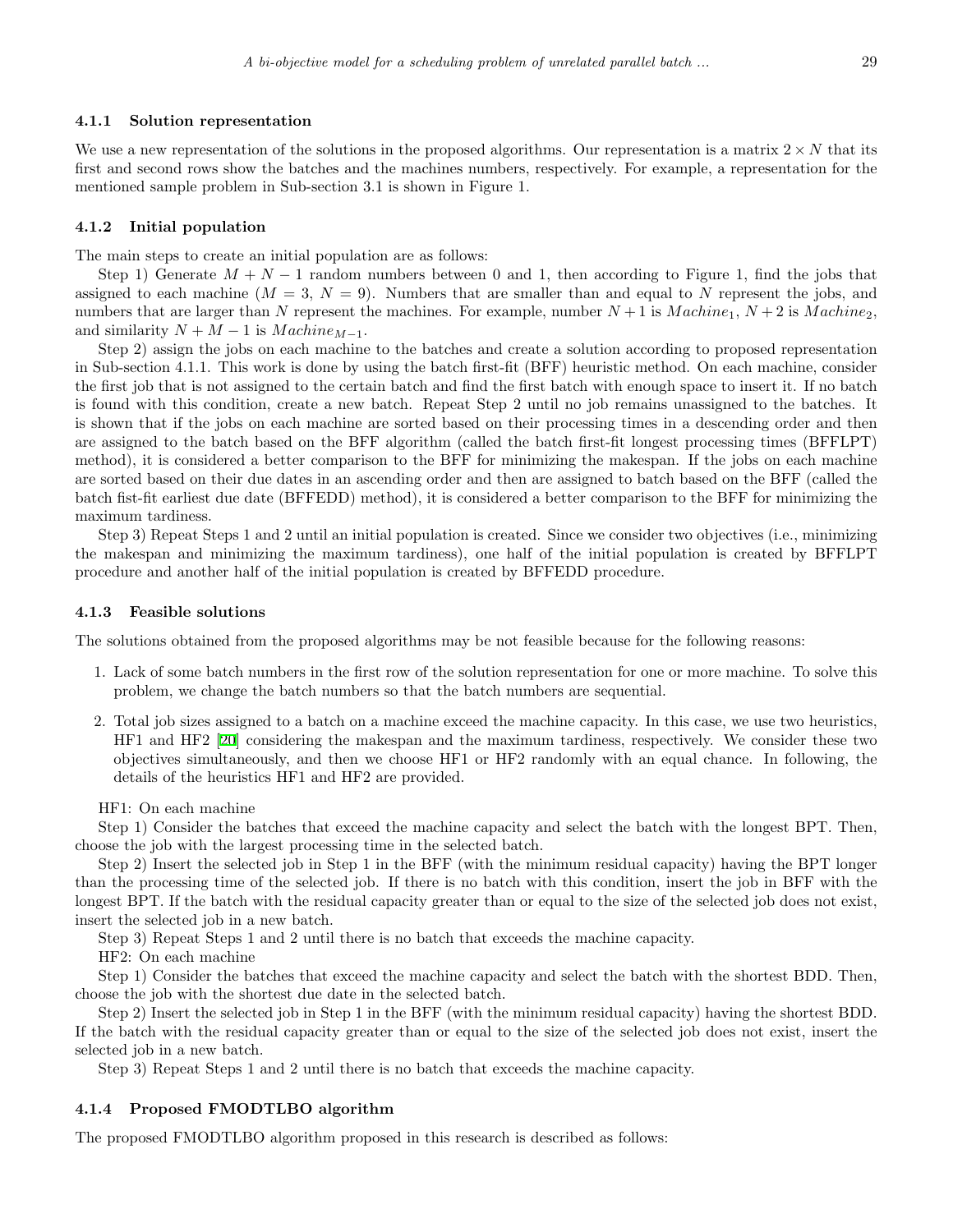

Solution Representation, Encoding and Decoding Procedures

|                      | Producing $11$ (3+9-1) real random in (0,1) and putting them into the boxes: |                      |           |       |       |       |       |       |       |       |  |  |
|----------------------|------------------------------------------------------------------------------|----------------------|-----------|-------|-------|-------|-------|-------|-------|-------|--|--|
| 1                    | 2                                                                            | 3                    | 4         | 5     | 6     | 7     | 8     | 9     | 10    | 11    |  |  |
| 0.905                | 0.127                                                                        | 0.913                | 0.964     | 0.097 | 0.278 | 0.546 | 0.957 | 0.970 | 0.157 | 0.632 |  |  |
|                      | Sorting real numbers in descending order:                                    |                      |           |       |       |       |       |       |       |       |  |  |
| 9                    | 4                                                                            | 8                    | 3         | 1     | 11    | 7     | 6     | 10    | 2     | 5     |  |  |
| 0.970                | 0.964                                                                        | 0.957                | 0.913     | 0.905 | 0.632 | 0.546 | 0.278 | 0.157 | 0.127 | 0.097 |  |  |
|                      | Decoding procedure:                                                          |                      |           |       |       |       |       |       |       |       |  |  |
|                      |                                                                              | Machine <sub>1</sub> |           | 7,6   |       |       |       |       |       |       |  |  |
| Machine <sub>2</sub> |                                                                              |                      | 9,4,8,3,1 |       |       |       |       |       |       |       |  |  |
| 2,5<br>Machines      |                                                                              |                      |           |       |       |       |       |       |       |       |  |  |

# Initial Population, Encoding and Decoding Procedures.

Figure 1: Solution Representation and Initial Population

Step 1) Create an initial population with *Npop* learners or solutions by using Sub-section 4.1.2. Then, calculate the value of the objective functions  $C_{max}$  and  $T_{max}$  (Eqs. 11 and 12).

Step 2) Use a fast non-dominated sorting approach proposed by Deb et al. [[11\]](#page-17-6) to compute the ranks and the crowding distances of the learners. Since the objective functions are fuzzy numbers, a fuzzy ranking method [[18\]](#page-18-0) (Eq. 18) is used to compare objective functions to compute the ranks and the excepted values of objective functions (Eq. 17) are used in order to compute the crowding distances.

Step 3) Teacher stage: In this stage, the learner's level of knowledge in iteration  $t(x_{i,t})$  is transferred by using  $DM_t$ (i.e., a difference between the teacher  $(x_{T,t})$  and mean result of learners  $(M_t)$ ). Updated learner  $(x'_{i,t})$  is considered by:

$$
x'_{i,t} = x_{i,t} + DM_t \tag{36}
$$

$$
(\mathbf{v}\mathbf{v})
$$

$$
DM_t = r_t(x_{T,t} - T_F M_t) \tag{37}
$$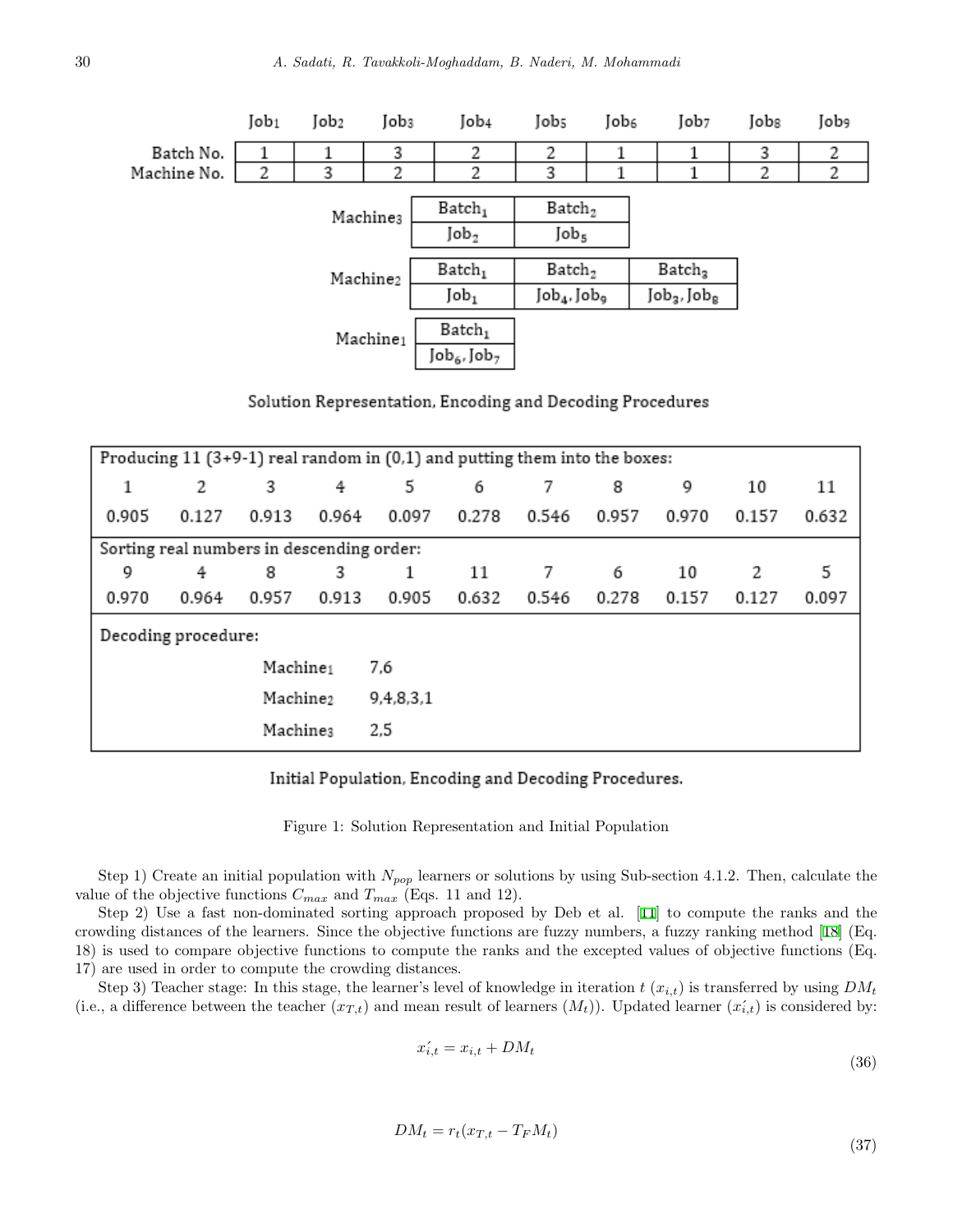Where  $T_F$  is the teaching factor and its value can be either 1 or 2 and  $r_t$  is a random number in the range [0, 1]. The detailed implementation of our discrete problem is given below:

Step 3.1) Select teacher: In iteration *t*, the teacher  $(x_{T,t})$  is considered as the best learner, who is a learner (i.e., solution) with the lowest rank. if the ranks are equal, we select the solution with the greatest crowding distance.

Step 3.2) Mean results of learners: For obtaining the mean result of learners at iteration  $t$  ( $M_t$ ), a heuristic is proposed as follows:

Step 3.2.1) Compute round( $\frac{max_{i=1,...,N_{pop}} rank_{x_{i,t}} + min_{i=1,...,N_{pop}} rank_{x_{i,t}}}{2}$ ).

Step 3.2.2) Consider the learner (i.e., one of the learners), whose rank is equal to the computed value in Step 3.2.1 as the mean results of the learners, *Mt*.

**Example 4.2.** *Consider the example mentioned in Sub-section 4.1.1 and create a population with three learners as follows:*

 $x_{1,t} =$  $\left\{\begin{array}{cccccc} 1 & 1 & 1 & 1 & 1 & 2 & 1 & 1 & 1 \\ 3 & 2 & 3 & 1 & 2 & 1 & 2 & 2 & 1 \end{array}\right\} \; , x_{2,t}=$  $\left\{\n\begin{array}{cccccc}\n1 & 1 & 1 & 2 & 3 & 2 & 1 & 1 & 1 \\
1 & 3 & 3 & 1 & 1 & 1 & 2 & 2 & 1\n\end{array}\n\right\}\nand$  $x_{3,t} =$  $\left\{\n\begin{array}{ccc}\n1 & 1 & 1 & 2 & 1 & 2 & 1 & 1 \\
3 & 1 & 2 & 2 & 2 & 1 & 1 & 2\n\end{array}\n\right\}$ . The computed ranks of the learners are 2, 1 and 1, respectively. Therefore, *we have:*  $x_{T,t} =$  $\left\{\n\begin{array}{ccccccc}\n1 & 1 & 1 & 2 & 3 & 2 & 1 & 1 & 1 \\
1 & 3 & 3 & 1 & 1 & 1 & 2 & 2 & 1\n\end{array}\n\right\}\nand M_t =$  $\left\{ \begin{array}{cccccc} 1 & 1 & 1 & 1 & 1 & 2 & 1 & 1 & 1 \\ 3 & 2 & 3 & 1 & 2 & 1 & 2 & 2 & 1 \end{array} \right\}.$ 

Step 3.3)  $DM_t$ : The difference between the teacher  $(x_{T,t})$  and the mean result of the learners  $(M_t)$  at iteration *t* is computed by using Eq. 37. In Example 4.2, suppose that  $T_F = 1$  and  $r_t = 0.8$ :

 $DM_t =$  $\left\{\n\begin{array}{ccccccc}\n0 & 0 & 0 & 0.8 & 1.6 & 0 & 0 & 0 & 0 \\
1.6 & 0.8 & 0 & 0 & -0.8 & 0 & 0 & 0 & 0 \\
0.8 & 0 & 0 & 0 & 0 & 0 & 0 & 0\n\end{array}\n\right\}$ 

Step 3.4) Update the learners: Each learner in the population is updated by using Eq. 36. In the first row, consider the integer part of each number. In the second row, if the updated number is negatively converted to a positive number, then consider the integer part of each number. if the integer part is equal to zero or is greater than *M*, put a random integer number in the interval [1*, M*] instead of it. It should be noted that an updated learner may be an unfeasible solution for the reasons mentioned in Sub-section 4.1.3. Therefore, we should use methods described in this section to make it feasible. In Example 4.2, the updated form of  $x_{1,t}$  is  $x'_{1,t}$  $\left\{\n \begin{array}{ccccccc}\n 1 & 1 & 1 & 1.8 & 2.6 & 2 & 1 & 1 & 1 \\
 1.4 & 2.8 & 3 & 1 & 1.2 & 1 & 2 & 2 & 1\n \end{array}\n\right\}$ . With considering the integer part of obtained numbers as  $\left\{\begin{array}{rrrrr} 1 & 1 & 1 & 1 & 2 & 2 & 1 & 1 & 1 \\ 1 & 2 & 3 & 1 & 1 & 1 & 2 & 2 & 1 \end{array}\right\}$  and using HF1, feasible  $x'_{1,t}$  is  $\left\{\begin{array}{cccccc}3 & 1 & 1 & 1 & 2 & 2 & 1 & 1 & 1 \\ 1 & 2 & 3 & 1 & 1 & 1 & 2 & 2 & 1 \end{array}\right\}.$ 

Step 3.5) Acceptance updated learner: If feasible  $x'_{i,t}$  dominates  $x_{i,t}$ , then replace  $x_{i,t}$  by  $x'_{i,t}$ . This work is done by the fuzzy ranking method (Eq. 18) and Expression (35).

Step 4) Learner stage: In this stage, we first compute the ranks and the crowding distances of the learners obtained from teacher stage (similar to what was mentioned in Step 2). Then, we do the following steps in iteration *t*:

Step 4.1) For learner  $x_{i,t}$ , randomly select another learner  $x_{j,t}$  ( $i \neq j$ ).

Step 4.2) Update learner  $x_{i,t}$  by using Eq. 38 or 39.

**.** If  $rank_{x_{i,t}} \langle rank_{x_{i,t}}($  if  $rank_{x_{i,t}} = rank_{x_{i,t}}$  then if crowding distance<sub> $x_{i,t}$ </sub> > crowding distance<sub> $x_{i,t}$ </sub>)

$$
x'_{i,t} = x_{i,t} + r_t(x_{i,t} - x_{j,t}) \ \ r_t \in (0,1)
$$

**.** If  $rank_{x_{i,t}} < rank_{x_{i,t}}$  (if  $rank_{x_{i,t}} = rank_{x_{i,t}}$  then if crowding distance<sub> $x_{i,t} >$  crowding distance<sub> $x_{i,t}$ </sub>)</sub>

$$
x'_{i,t} = x_{i,t} + r_t(x_{j,t} - x_{i,t}) \quad r_t \in (0,1)
$$

Step 4.3) Make  $x'_{i,t}$  feasible as mentioned in Sub-section 4.1.3.

Step 4.5) If feasible  $x'_{i,t}$  dominates  $x_{i,t}$ , then replace  $x_{i,t}$  by  $x'_{i,t}$  similar to what was mentioned in Step 3.5.

(38)

(39)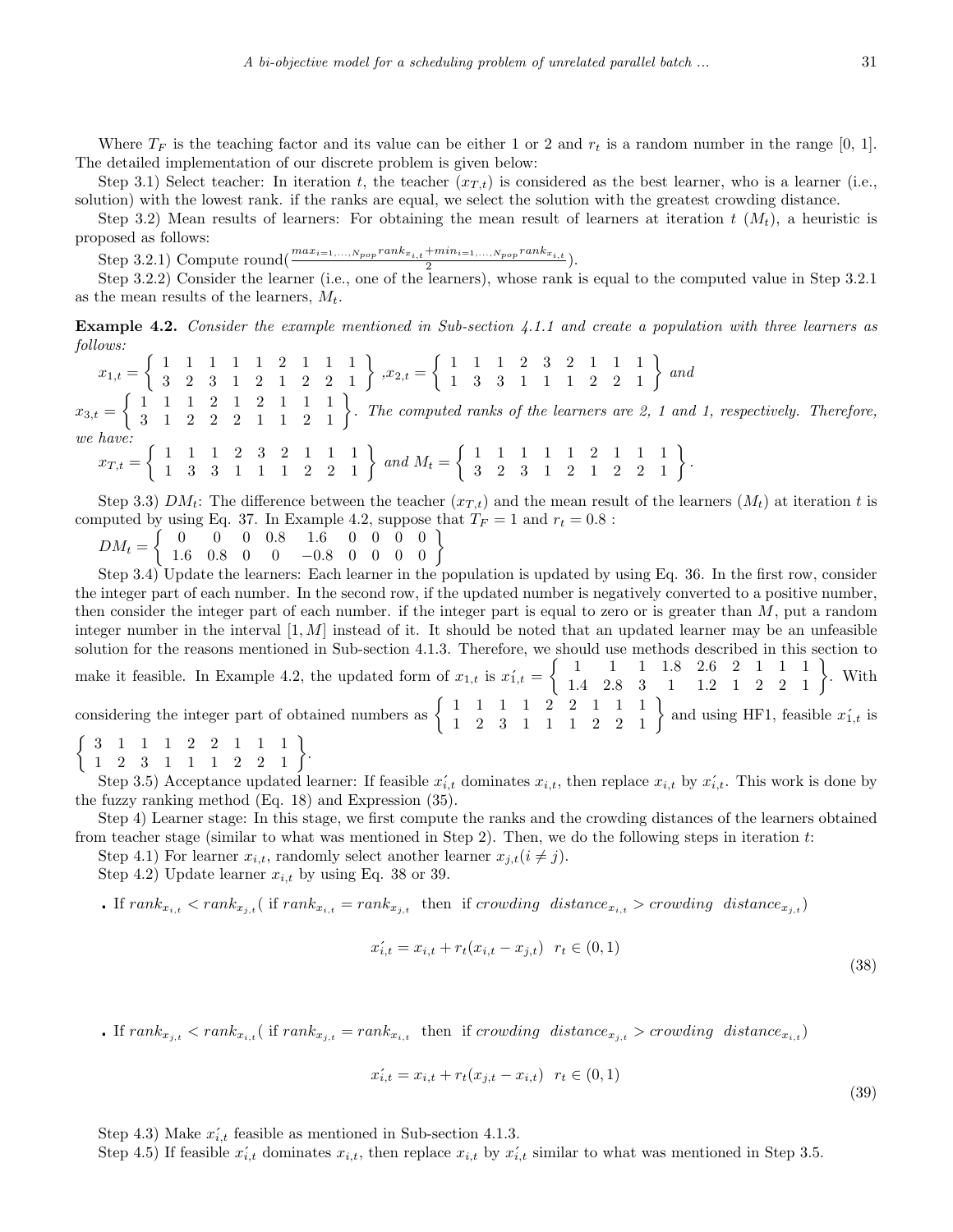**Example 4.3.** Consider the example mentioned in Step 3.1 and suppose that  $x_{1,t}$  and  $x_{3,t}$  are the two learners, which *are selected.*  $rank_{x_{3,t}}$  *is less than*  $rank_{x_{1,t}}$ . Therefore, by using Eq. 38 and  $r_t = 0.4$ , we have

 $x'_{3,t} =$  $\left\{\n\begin{array}{ccc|ccc}\n1 & 1 & 1 & 2.4 & 1 & 2 & 1 & 1 \\
3 & 0.6 & 1.6 & 2.4 & 2 & 1 & 0.6 & 2 & 1\n\end{array}\n\right\}.$  According the expressed comments in Steps 3 and 4, the final *solution is*  $x'_{3,t}$  =  $\left\{ \begin{array}{cccccc} 1 & 1 & 1 & 2 & 1 & 2 & 1 & 1 & 1 \\ 3 & 3 & 1 & 2 & 2 & 1 & 2 & 2 & 1 \end{array} \right\}$ .

Step 5) Repeat Steps 2 to 4 until  $Max - It$  occurs.

# **4.2 Fuzzy non-dominated sorting genetic algorithm (FNSGA-II)**

The proposed FNSGA-II algorithm proposed in this research is described as follows [[27](#page-18-2)]:

#### **4.2.1 Parameters**

*P op* : Population

*Npop* : Size of the population

*P<sup>c</sup>* : Percentage of the offspring population that is completed by the crossover operation

*P<sup>m</sup>* : Percentage of the offspring population that is completed by the mutation operation

 $N_{P_c}$ : Numbers of offspring that is created by the crossover operation

 $N_{P_m}$ : Numbers of offspring that is created by the mutation operation

Tournament-size: Number of individuals that are selected for the tournament

Max-It : Maximum number of times to repeat the algorithm (i.e., termination condition)

#### **4.2.2 Steps**

Step 1) Create an initial population with *Npop* chromosomes or individuals by using Sub-section 4.1.2. Then, calculate the value of the objective functions  $C_{max}$  and  $T_{max}$  (Eqs. 11 and 12).

Step 2) Compute the ranks and the crowding distances of the individuals( similar to what was mentioned in Step 2 of Sub-section 4.1.4).

Step 3) Create the offspring population with  $N_{pop}$  numbers that includes  $N_{P_c}$  (*round*( $N_{pop} \times P_c$ )) offspring obtained from the crossover operation (Figure 2),  $N_{P_m}$  (*round*( $N_{pop} \times P_m$ )) offspring obtained from the mutation operation (Figure 2) and the residue of the offspring population selected from the parent population (all of the selections for the crossover operation, mutation operation and the residue of offspring population doing in *T ournament size*, using the computed ranks and crowding distances in Step 2).

Step 4) Combine the parent population and the offspring population and create a population with  $2 \times N_{pop}$  individuals then use the fast non-dominated sorting approach proposed by Deb et al. [[11\]](#page-17-6) to compute the ranks and the crowding distances (similar to what was mentioned in Step 2 of Sub-section 4.1.4) of the individuals of the current population and create a new population with  $N_{pop}$  individuals, using the method offered by Deb et al. [[11\]](#page-17-6).

Step 5) Repeat Steps 2 to 4 until  $Max - It$  occurs.

#### **4.2.3 Crossover**

We use the parameterized uniform crossover operator, which is a general form of a uniform crossover, in which the swapping probability of each gene locus is controllable [\[31](#page-18-16)]. In this paper, the probability of a gene to be selected by parents will be determined by the result of a biased coin (Figure 2).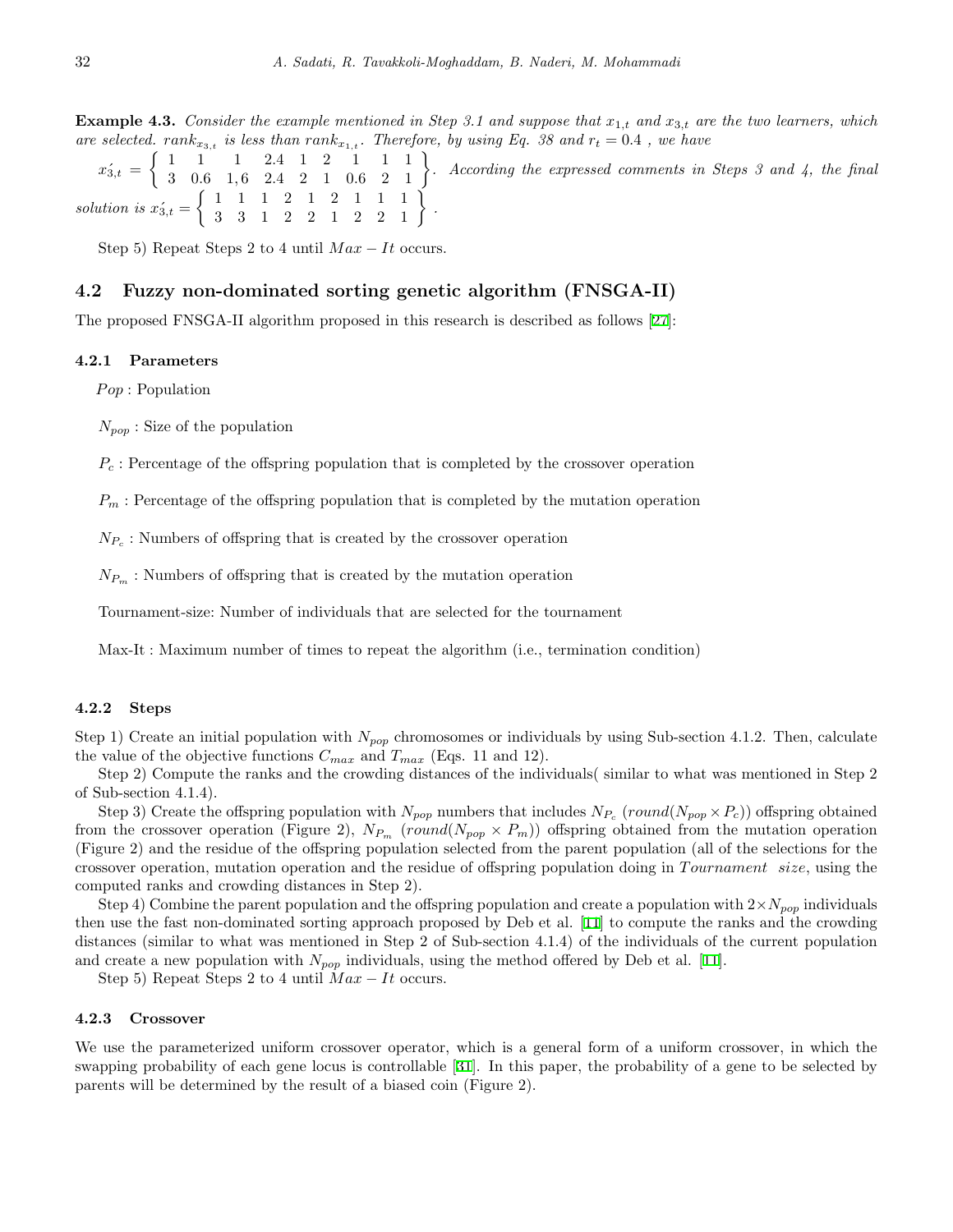# **4.2.4 Mutation**

We use a swapping mutation operator. For each selected parent, two genes are selected randomly and their locations are interchanged (Figure 2).



Mutation Operator

Figure 2: Crossover and Mutation Operators in FNSGA-II Algorithm

# **5 Computational experiments**

In order to test the effectiveness of the FNSGA-II and FMODTLBO, several test problems are solved and then their performances are compared with a number of evolution metrics. The proposed meta-heuristics are coded in MATLAB R2016a software.

# **5.1 Test problem instance**

Computational experiments are conducted in medium and large-sized problems according to Table 4.

# **5.2 Evolution metric**

Quality of non-dominated solutions obtained from proposed meta-heuristic algorithms is used to compare these algorithms. In this paper, three metrics [[14](#page-17-7)] are employed as follows:

# **5.2.1 Number of non-dominated solutions (***N − metric***)**

The number of the total Pareto solutions obtained from each algorithm, *T*, is not considered as *N − metric* because a Pareto solution of an algorithm may dominate one or more Pareto solutions of another algorithm or vice versa, therefore, this metric considers the number of final the non-dominated solutions obtained by algorithms. The larger *N − metric*, the better the algorithm is.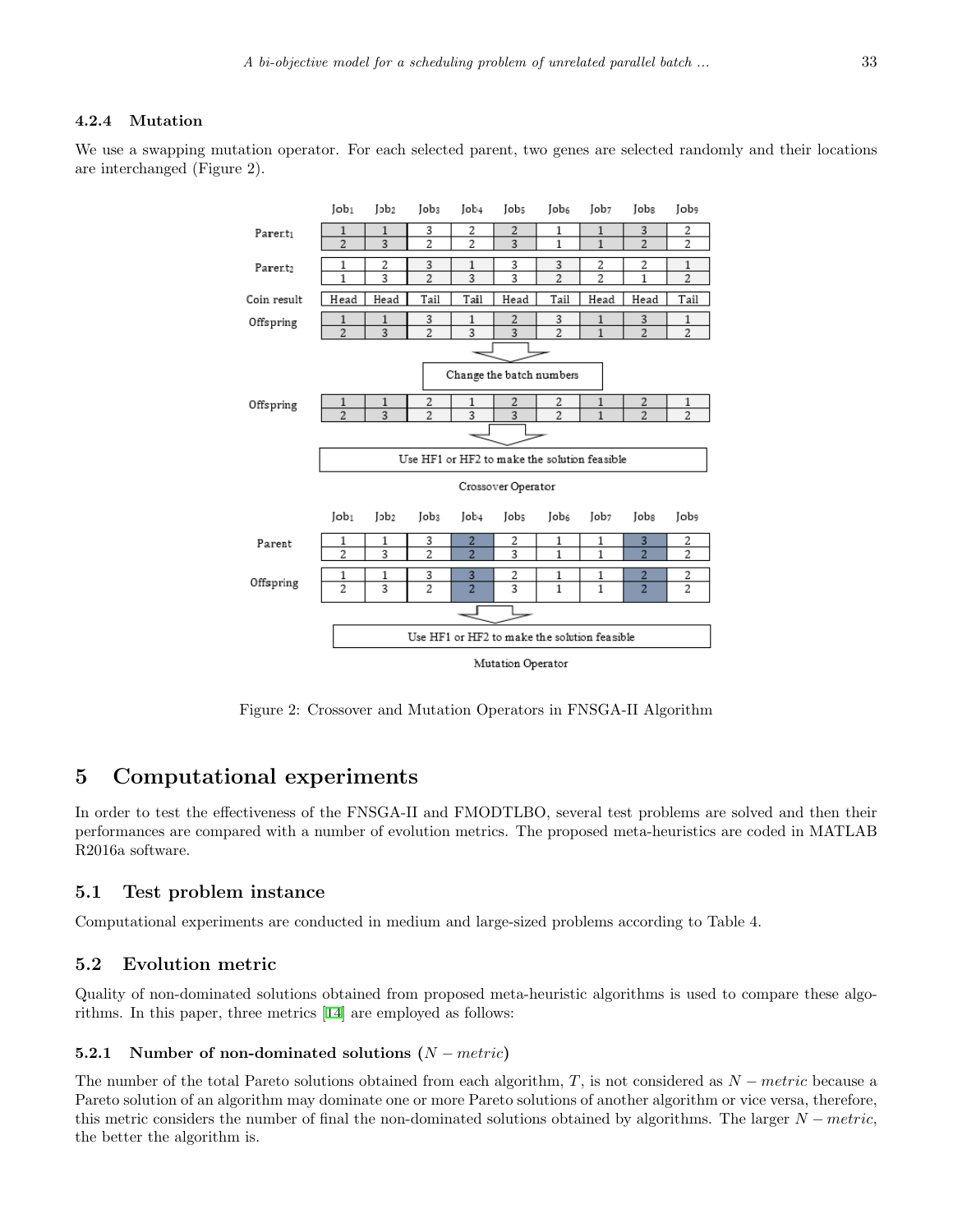|                |                |    | Medium-sized problems |   | Large-sized problems |                |   |     |         |    |     |
|----------------|----------------|----|-----------------------|---|----------------------|----------------|---|-----|---------|----|-----|
| Problem        | М              | N  | Problem               | М | N                    | Problem        | М | N   | Problem | М  | N   |
| 1              | 3              | 10 | 9                     | 5 | 20                   | 1              | 7 | 30  | 9       | 9  | 40  |
| $\overline{2}$ | 3              | 20 | 10                    | 5 | 40                   | $\overline{2}$ | 7 | 60  | 10      | 9  | 80  |
| 3              | 3              | 30 | 11                    | 5 | 60                   | 3              | 7 | 90  | 11      | 9  | 120 |
| $\overline{4}$ | 3              | 40 | 12                    | 5 | 80                   | $\overline{4}$ | 7 | 120 | 12      | 9  | 160 |
| 5              | $\overline{4}$ | 15 | 13                    | 6 | 25                   | 5              | 8 | 35  | 13      | 10 | 45  |
| 6              | $\overline{4}$ | 30 | 14                    | 6 | 50                   | 6              | 8 | 70  | 14      | 10 | 90  |
| 7              | $\overline{4}$ | 45 | 15                    | 6 | 75                   | 7              | 8 | 105 | 15      | 10 | 135 |
| 8              | 4              | 60 | 16                    | 6 | 90                   | 8              | 8 | 140 | 16      | 10 | 180 |
|                |                |    |                       |   |                      |                |   |     |         |    |     |

Table 4: Test Problem Instances

#### **5.2.2 Ratio of non-dominated solutions (***R − metric***)**

The value of the *R − metric* is equal to the ratio of the *N − metric* to *T*. The obtained *R − metric* belongs to [0, 1] interval. *R − metric* of a proposed algorithm refers to the ratio of a number of the total Pareto solutions that are not dominated by another proposed algorithm. The larger *R − metric*, the better the algorithm is.

### **5.2.3 Spread of Pareto solutions (***S − metric***)**

*S* − *metric* used for estimating the spread of the total Pareto solutions is calculated by Eq. (40).

$$
S-metric = \sqrt{\frac{1}{T-1} \sum_{t=1}^{T} (\bar{d} - d_t)^2}
$$
\n(40)

$$
\bar{d} = \frac{\sum_{t=1}^{T} d_t}{T} \tag{41}
$$

Where *d<sup>t</sup>* is the Euclidean distance between each of Pareto solutions and their closest neighbor. The lower *S−metric*, the better the algorithm is. For computing this metric, we consider the excepted value of the objective functions (Eq. 17).

In this paper, we also consider the central processing unit time (CPUT) metric as the running time of algorithms.

### **5.3 Parameter setting**

The quality of the solutions obtained from the proposed FNSGA-II and FMODTLBO algorithms is affected by the values of their parameters. To set the parameters of these algorithms in this papers, the response surface methodology (RSM) [\[29](#page-18-17)] using Design Expert 10.0.3.0 software is applied. The RSM explores the relation between several explanatory (i.e., input) variables and one or more response (i.e., output) variable. The main idea of the RMS is to use a sequence of designed experiments to obtain an optimal response variable by analyzing a regression equation. Since the proposed algorithms in this paper generate fuzzy Pareto solutions, the number of Pareto solutions created is used as responses [[30\]](#page-18-18). First, the parameters (input variables) of each algorithm are discovered. Then, for each of them two levels, low and high, are considered (Table 5 ). By analyzing the results of Design Expert software, the best combination of parameters for medium and large-sized problems are created (Table 6).

### **5.4 Numerical examples and computational results**

The details about the parameters of the numerical examples explained in Table 1. Each proposed algorithm runs 30 times on each test problem (test problems are shown in Tables 4) and the average results are recorded in Tables 7 and 8. The statistical results in order to compare the performance of the proposed algorithms are recorded in Tables 9 - 12.

Table 9 shows that the *ρ*-values in the results of the CPUT using the *t*-test method is less than 0.05 for mediumsized problems and is greater than 0.05 for large-sized problems. Therefore, there is a significant difference between the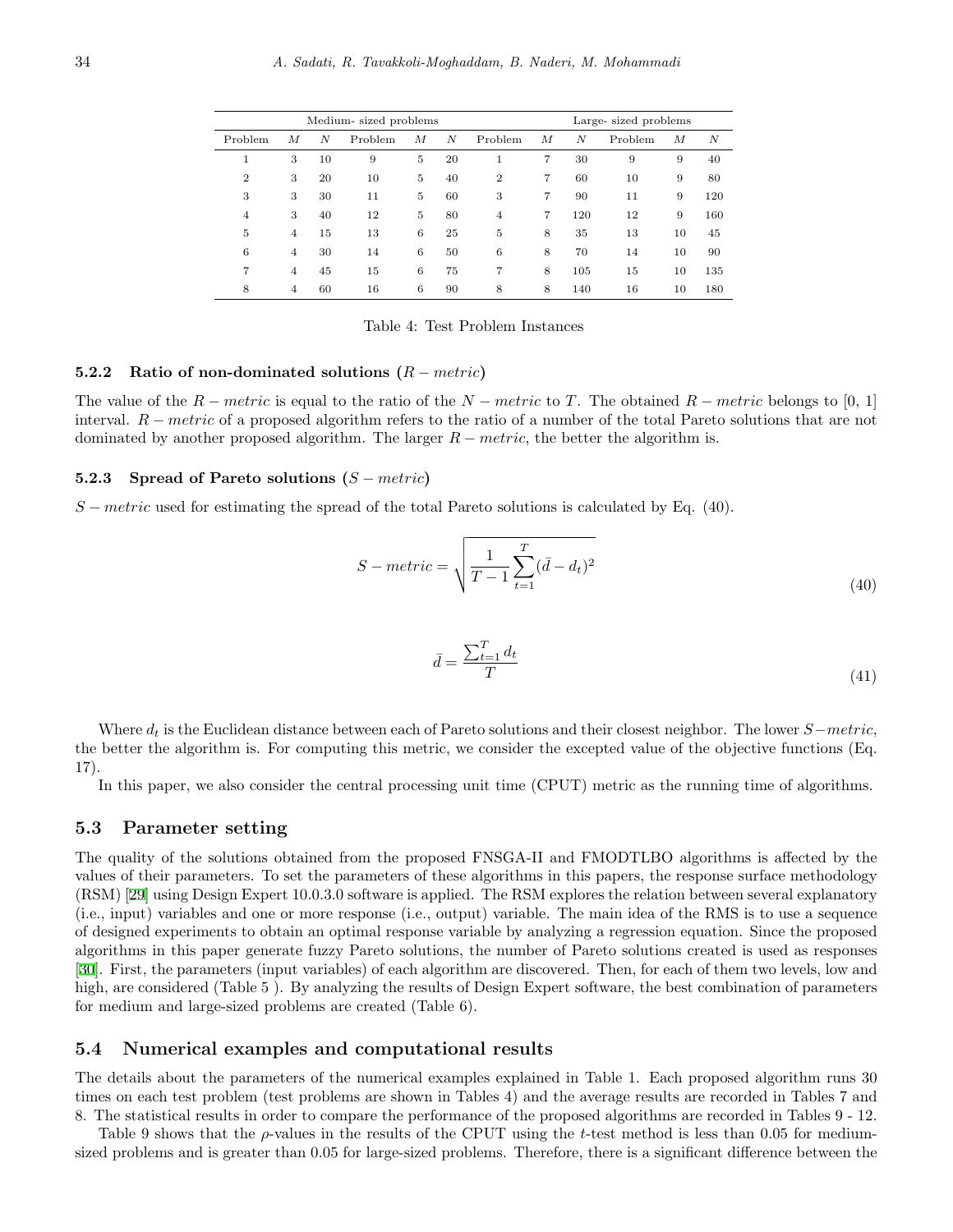| Proposed algorithm | Parameters | Low  | High           |
|--------------------|------------|------|----------------|
| FMODTLBO           | $Max - It$ | 5    | 15             |
|                    | $N_{pop}$  | 25   | 35             |
|                    | $T_F$      | 1    | $\overline{2}$ |
| FNSGA-II           | $Max - It$ | 10   | 90             |
|                    | $N_{pop}$  | 10   | 50             |
|                    | $P_c$      | 0.1  | 0.9            |
|                    | $P_m$      | 0.02 | 0.1            |

Table 5: Parameters of the Proposed Algorithms and Their Levels

| Proposed algorithm | Parameters | Medium-sized problems | Large-sized problems |
|--------------------|------------|-----------------------|----------------------|
| FMODTLBO           | $Max - It$ | 5                     | 10                   |
|                    | $N_{pop}$  | 35                    | 30                   |
|                    | $T_F$      | 1                     |                      |
| FNSGA-II           | $Max - It$ |                       | 50                   |
|                    | $N_{pop}$  | 35                    | 50                   |
|                    | $P_c$      | 0.6                   | 0.5                  |
|                    | $P_m$      | 0.07                  | 0.06                 |

Table 6: Best Combination of the Parameter Values for Proposed Algorithms ( $\alpha = 0.3$ )

|         |             | <b>CPUT</b> |             | $S - metric$ |                  | $N - metric$   |              | $R - metric$ |  |
|---------|-------------|-------------|-------------|--------------|------------------|----------------|--------------|--------------|--|
| M/N     | <b>FMOD</b> | FNSGA-      | <b>FMOD</b> | FNSGA-       | <b>FMOD</b>      | FNSGA-         | <b>FMOD</b>  | FNSGA-       |  |
|         | <b>TLBO</b> | П           | TLBO        | П            | TLBO             | П              | <b>TLBO</b>  | П            |  |
| 3/10    | 10.36       | 29.06       | $\mathbf 0$ | 9.55         | 2.67             | 4.67           | $1\,$        | 0.93         |  |
| 3/20    | 16.84       | 33.72       | 23.97       | 22.82        | 3.33             | $\overline{7}$ | $\mathbf{1}$ | $\mathbf{1}$ |  |
| 3/30    | 27.13       | 40.51       | 20.31       | 56.34        | $_{\rm 3}$       | 5.67           | $\,1$        | $\mathbf{1}$ |  |
| 3/40    | 36.86       | 47.95       | $\,0\,$     | 28.69        | 3.67             | 6.67           | $\,1$        | $\mathbf{1}$ |  |
| 4/15    | 11.69       | 31.42       | 4.89        | 12.55        | $\boldsymbol{2}$ | 3.67           | 0.89         | $\mathbf{1}$ |  |
| 4/30    | 22.26       | 44.62       | 35.09       | 11.84        | 2.67             | 5.67           | 0.98         | $\mathbf{1}$ |  |
| 4/45    | 37.89       | 46.45       | 21.76       | 20.25        | $\overline{4}$   | 3.67           | $1\,$        | $\mathbf{1}$ |  |
| 4/60    | 55.54       | 61.53       | 23.32       | 21.32        | $\overline{4}$   | 5              | $\mathbf{1}$ | $\mathbf{1}$ |  |
| 5/20    | 13.86       | 32.37       | 15.36       | 8.49         | 2.67             | 5.33           | 0.88         | $\mathbf{1}$ |  |
| 5/40    | 29.71       | 43.31       | 3.17        | 40.78        | 2.33             | 5.33           | 0.89         | 0.93         |  |
| 5/60    | 46.89       | 59.93       | 7.56        | 18.59        | 2.67             | 7              | 0.83         | 0.95         |  |
| 5/80    | 66.79       | 73.96       | 30.24       | 43.44        | 3.33             | 6              | 0.83         | $\mathbf{1}$ |  |
| 6/25    | 16.58       | 35.05       | 16.46       | 14.95        | 2.33             | 4.33           | 0.82         | $\mathbf{1}$ |  |
| 6/50    | 32.86       | 46.81       | 14.91       | 14.63        | 4.33             | 6.33           | $1\,$        | $\mathbf{1}$ |  |
| 6/75    | 52.37       | 66.09       | 24.67       | 20.86        | 5.67             | 8              | 0.81         | $\mathbf{1}$ |  |
| 6/90    | 70.24       | 80.91       | 30.42       | 50.54        | $\overline{4}$   | 6.67           | $1\,$        | 0.95         |  |
| Average | 34.24       | 48.36       | 17.00       | 24.46        | 3.29             | 5.68           | 0.93         | 0.98         |  |

Table 7: Outputs of the FNSGA-II and FMODTLBO Algorithms for the Medium-sized Problems  $(\alpha = 0.3)$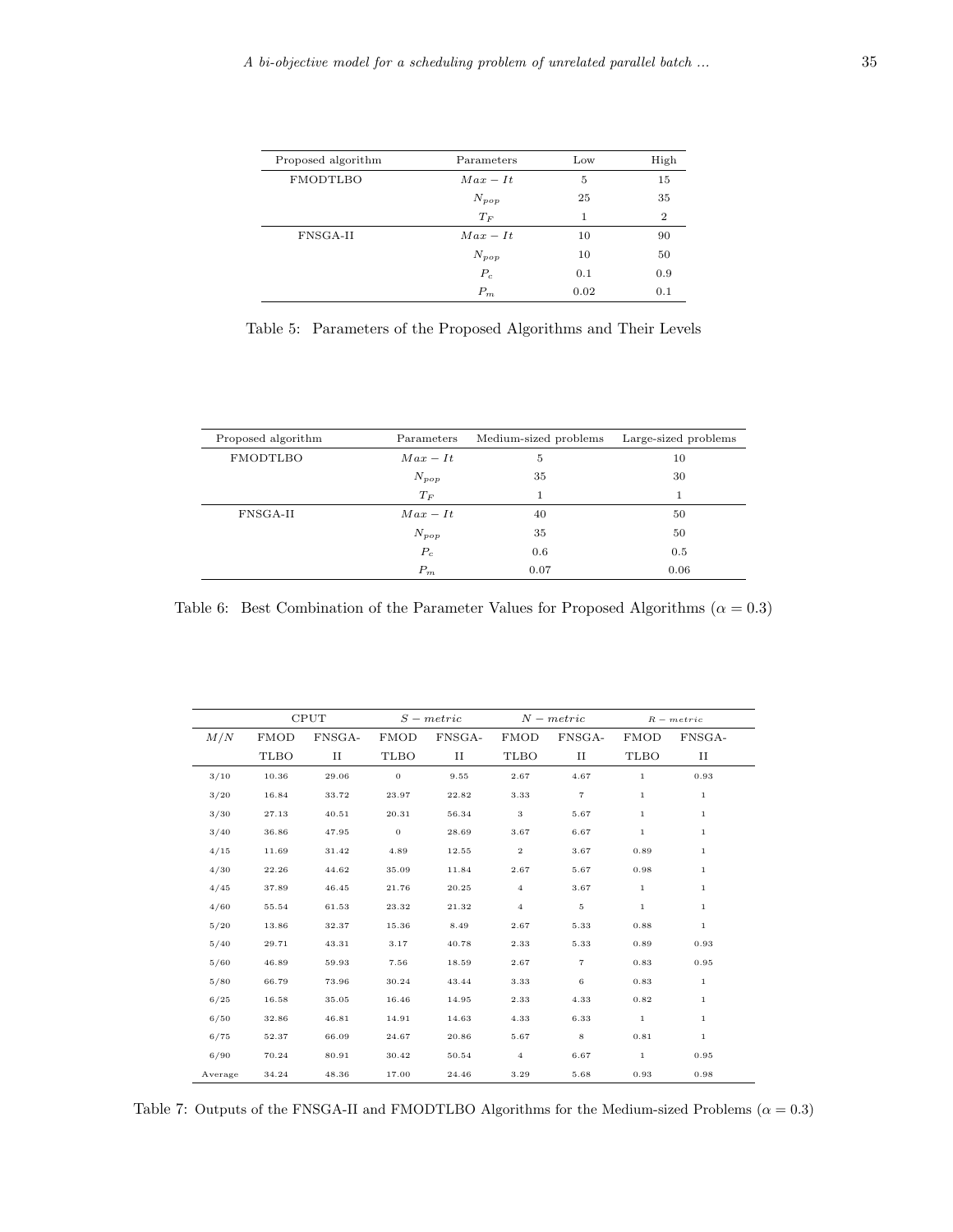|         | <b>CPUT</b> |        |             | $S - metric$ |                | $N$ – metric |              | $R - metric$ |
|---------|-------------|--------|-------------|--------------|----------------|--------------|--------------|--------------|
| M/N     | <b>FMOD</b> | FNSGA- | <b>FMOD</b> | FNSGA-       | <b>FMOD</b>    | FNSGA-       | <b>FMOD</b>  | FNSGA-       |
|         | TLBO        | П      | TLBO        | П            | TLBO           | П            | TLBO         | П            |
| 7/30    | 42.62       | 95.21  | 13.1        | 7.37         | $\,$ 3         | 6.67         | 0.88         | 0.95         |
| 7/60    | 86.07       | 108.45 | $\bf{0}$    | 23.34        | 0.67           | 0.67         | 0.5          | 0.67         |
| 7/90    | 150.09      | 155.81 | 34.96       | 34.65        | 3.67           | 6            | $\mathbf{1}$ | $\mathbf{1}$ |
| 7/120   | 236.41      | 202.91 | 45.02       | 64.22        | 3              | 5.33         | 0.92         | $\mathbf{1}$ |
| 8/35    | 49.86       | 92.21  | 6.86        | 12.08        | $\,$ 5 $\,$    | 6.33         | $\mathbf{1}$ | 0.89         |
| 8/70    | 107.53      | 128.05 | 13.25       | 15.69        | 5.33           | 7.33         | 0.88         | $\mathbf{1}$ |
| 8/105   | 178.85      | 184.09 | 32.39       | 70.01        | 2.67           | 7.67         | $\mathbf{1}$ | $\mathbf{1}$ |
| 8/140   | 275.59      | 229.01 | 232.85      | 94.35        | 0.67           | $\mathbf 1$  | 0.5          | 0.6          |
| 9/40    | 50.64       | 98.53  | 12.34       | 57.08        | 4.33           | 5            | 0.98         | $\mathbf{1}$ |
| 9/80    | 133.36      | 130.38 | 5.66        | 20.41        | 5.67           | $\,9$        | $\mathbf{1}$ | $\mathbf{1}$ |
| 9/120   | 186.36      | 184.32 | 38.11       | 25.59        | 3.33           | 4.67         | 0.98         | $\mathbf{1}$ |
| 9/160   | 305.98      | 284.25 | 9.58        | 48.58        | 5.33           | $\,9$        | $\mathbf{1}$ | $\mathbf{1}$ |
| 10/45   | 56.4        | 98.7   | 5.68        | 13.72        | $\overline{4}$ | 8            | $\mathbf{1}$ | $\mathbf{1}$ |
| 10/90   | 134.57      | 139.18 | 13.76       | 20.55        | 5.33           | 8.33         | $\mathbf{1}$ | $\mathbf{1}$ |
| 10/135  | 208.01      | 178.71 | 57.88       | 32.67        | 3.33           | 5            | $1\,$        | $\mathbf{1}$ |
| 10/180  | 364.66      | 302.2  | 27.83       | 49.11        | 4.67           | 5.33         | $1\,$        | $\mathbf{1}$ |
| Average | 160.44      | 161.00 | 34.33       | 35.01        | 3.75           | 5.95         | 0.92         | 0.94         |

Table 8: Outputs of the FNSGA-II and FMODTLBO Algorithms for the Large-sized Problems ( $\alpha = 0.3$ )

|         |    |          |               | Confidence interval of the difference 95 percentage |          |  |
|---------|----|----------|---------------|-----------------------------------------------------|----------|--|
| Problem | DF |          | $\rho$ -value | Lower                                               | Upper    |  |
| Meduim  | 30 | $-2.256$ | 0.032         | $-26.89075$                                         | -1.33675 |  |
| Large   | 30 | $-0.019$ | 0.985         | -59.73570                                           | 58.60945 |  |

Table 9: *t* -test for the CPUT

two meta-heuristic algorithms in terms of the CPUT for medium-sized problems. The confidence interval shows that FMODTLBO is better than FNSGA-II and there is no significant difference between the two meta-heuristic algorithms in terms of the CPUT for large-sized problems. Table 10 shows that the *ρ*-values in the results of the *S − metric* using the *t*-test method are greater than 0.05 for both medium and large-sized problems. Therefore, there is no significant difference between the two meta-heuristic algorithms in terms of the *S − metric* for both medium and large-sized problems. Table 11 shows that the *ρ*-values in the results of the *N − metric* using the *t*-test method are less than 0.05 for both medium and large-sized problems. Therefore, there is a significant difference between the two meta-heuristic algorithms in terms of the *N − metric* for both medium and large-sized problems. The confidence intervals show that FNSGA-II is better than FMODTLBO for both medium and large-sized problems. Table 12 shows that the *ρ*-values in the results of the *R − metric* using the *t*-test method are less than 0.05 for medium-sized problems and greater than 0.05 for large-sized problems. Therefore, there is a significant difference between the two meta-heuristic algorithms in terms of the *R − metric* for medium-sized problems. The confidence interval shows that FNSGA-II is better than the FMODTLBO and there is no significant difference between the two meta-heuristic algorithms in terms of the *R−metric* for large-sized problems.

Table 13 show trapezoidal Pareto solutions obtained by FMODTLBO and FNSGA-II in the problem with nine jobs and three machines. The results show that the proposed algorithms produce similar Pareto solutions. Table 14 show trapezoidal Pareto solutions obtained by FMODTLBO and FNSGA-II in the problem with 180 jobs and 10 machines. This problem has the largest size in our research.

|         |    |          |               | Confidence interval of the difference 95 percentage |          |  |  |
|---------|----|----------|---------------|-----------------------------------------------------|----------|--|--|
| Problem | DF |          | $\rho$ -value | Lower                                               | Upper    |  |  |
| Meduim  | 30 | $-1.649$ | 0.11          | $-17.27945$                                         | 1.84070  |  |  |
| Large   | 30 | $-0.165$ | 0.87          | $-33.51424$                                         | 28.49549 |  |  |
|         |    |          |               |                                                     |          |  |  |

Table 10:  $t$  -test for the  $S - metric$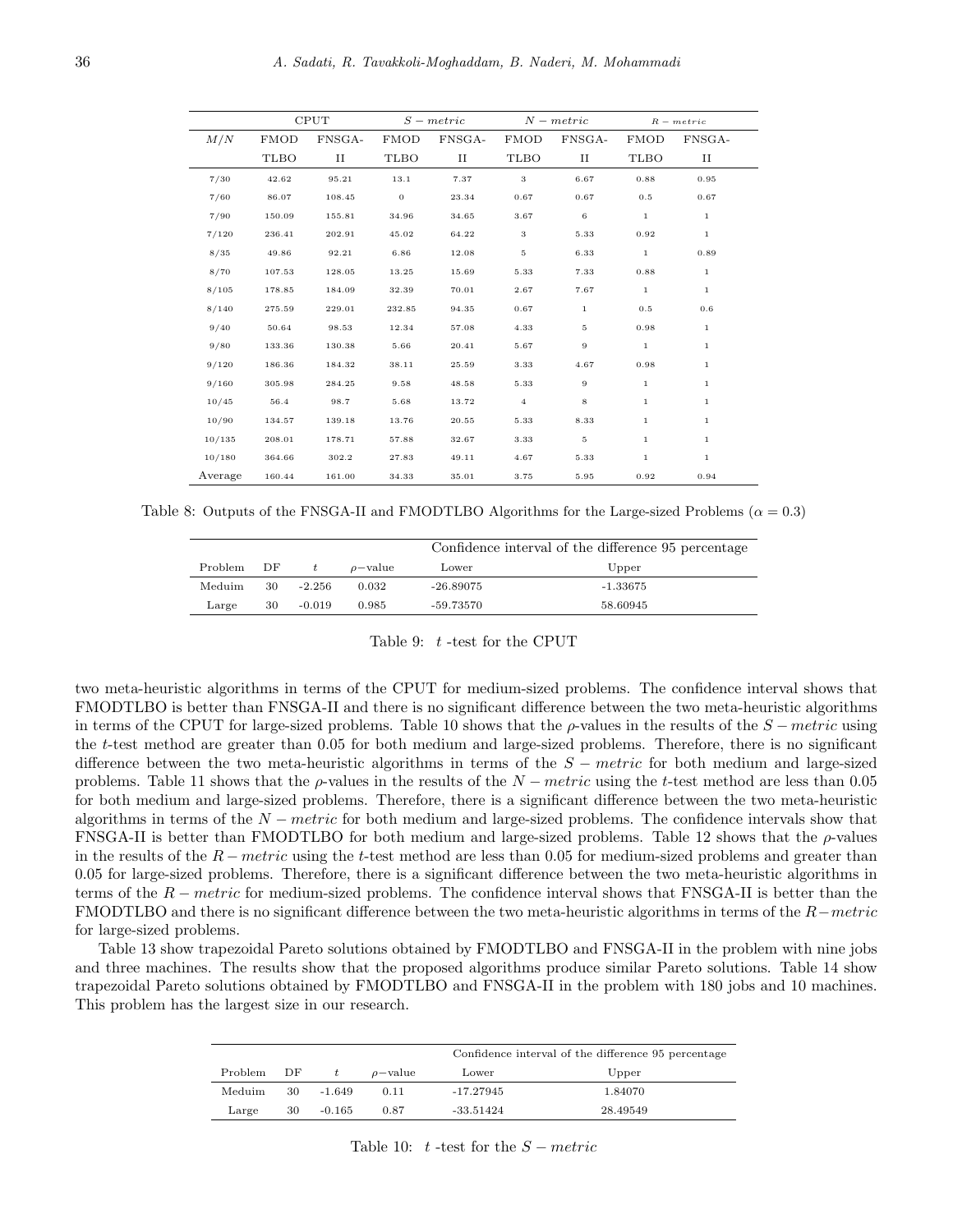|         |      |          |               | Confidence interval of the difference 95 percentage |            |  |
|---------|------|----------|---------------|-----------------------------------------------------|------------|--|
| Problem | - DF | t        | $\rho$ -value | Lower                                               | Upper      |  |
| Meduim  | 30   | $-6.143$ | 0.000         | $-3.19287$                                          | -1.59963   |  |
| Large   | 30   | $-3.045$ | 0.005         | $-3.68906$                                          | $-0.72719$ |  |

Table 11: *t* -test for the *N − metric*

|         |      |          |               |            | Confidence interval of the difference 95 percentage |  |  |
|---------|------|----------|---------------|------------|-----------------------------------------------------|--|--|
| Problem | - DF | t.       | $\rho$ -value | Lower      | Upper                                               |  |  |
| Meduim  | 30   | $-2.481$ | 0.019         | $-0.09458$ | $-0.00917$                                          |  |  |
| Large   | 30   | $-0.563$ | 0.578         | $-0.13602$ | 0.07727                                             |  |  |

Table 12: *t* -test for the *R − metric*

# **6 Conclusions**

This paper studied a bi-objective model for a scheduling problem of unrelated parallel batch processing machines (UPBPMs) that minimizes the makespan and maximum tardiness considering a real-world application through fuzzy machine-dependent processing times, fuzzy ready times and fuzzy due dates. A bi-objective fuzzy mixed-integer linear programming (FMILP) model was proposed. A batch with these parameters (i.e., BPT, BRT and BDD) was presented by the longest processing time, longest ready time and shortest due date of the jobs belonging to the batch, respectively. The presented model was solved for small-sized problems by two methods (i.e., two-phase fuzzy and *ϵ*-constraint methods) in order to obtain a set of Pareto solutions. Additionally, two meta-heuristics (i.e., FNSGA-II and FMODTLBO) were proposed. In these algorithms, a matrix with two rows and *N* columns was used to show the jobs that were assigned to the batches that were processed on the machines. The results showed that the FNSGA-II was relatively better than FMODTLBO. In this study, we attempted to consider real conditions in an industrial environment. Of course, there are other conditions that help researchers to improve our research, such as pre-emption, precedence constraints, machine failures, machine-dependent/independent setup time and describing uncertainty in the scheduling problem using stochastic methods. Additionally, one can use other meta-heuristic algorithms and compare the related results with our FNSGA-II and FMODTLBO results.

# **References**

- <span id="page-16-3"></span>[1] J. E. Arroyo, J. Leung, *Scheduling unrelated parallel batch processing machines with non-identical job sizes and unequal ready times*, Computers and Operations Research, **78** (2017), 117–128.
- <span id="page-16-4"></span>[2] J. E. Arroyo, J. Leung, *An effective iterated greedy algorithm for scheduling unrelated parallel batch machines with non-identical capacities and unequal ready times*, Computer and Industrial Engineering, **105** (2017), 84–100.
- <span id="page-16-2"></span>[3] S. F. Attar, M. Mohammadi, R. Tavakkoli-Moghaddam, *Hybrid flexible flowshop scheduling problem with unrelated parallel machines and limited waiting times*, International Journal Advanced Manufacturing Technology, **68** (2013), 1583–1599.
- [4] J. Brank, K. Deb, K. Miettinen, R. Slowinski, *Multiobjective optimization- interactive and evolutionary approach*, Springer, 2008.
- <span id="page-16-6"></span>[5] B. Cheng, K. Li, B. Chen, *Scheduling a single batch-processing machine with non-identical job size in fuzzy environment using an improved ant colony optimization*, Journal of Manufacturing Systems, **29**(1) (2010), 29–34.
- <span id="page-16-5"></span>[6] B. Cheng, S. Yang, X. Hu, B. Chen, *Minimizing makespan and total completion time for parallel batch processing machines with non-identical job sizes*, Applied Mathematical Modelling, **36**(7) (2012), 3161–3167.
- <span id="page-16-1"></span>[7] B. Cheng, Q. Wang, S. Yang, X. Hu, *An improved ant colony optimization for scheduling identical parallel batching machines with arbitrary job sizes*, Applied Soft Computing, **13**(2) (2013), 765–772.
- <span id="page-16-0"></span>[8] P. Damodaran, M. C. Velez-Gallego, *Heuristics for makespan minimization on parallel batch processing machines with unequal job ready times*, International Journal Advanced Manufacturing Technology, **49**(9) (2010), 1119–1128.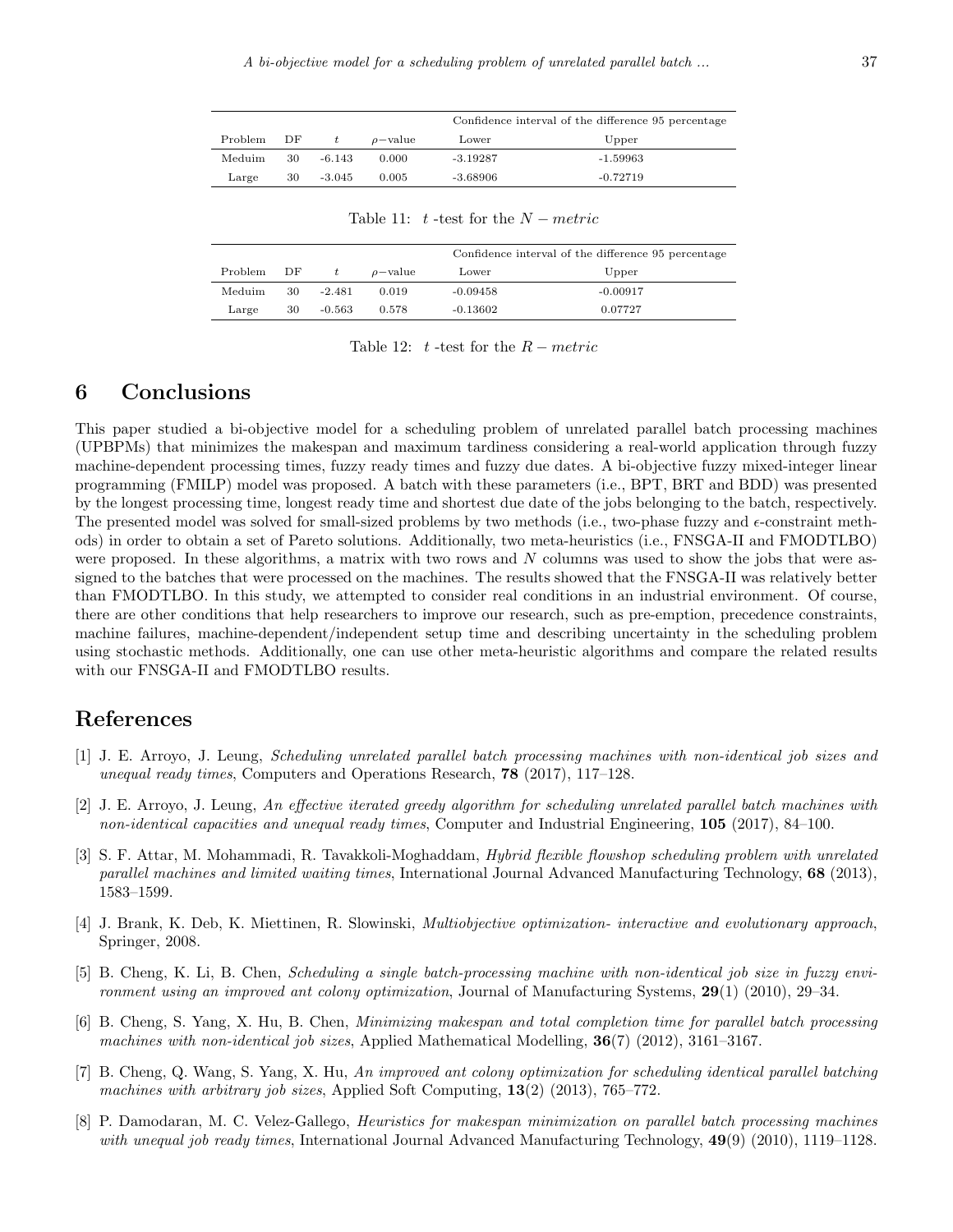|                       |     | Trapezoidal objective function values |                                         |           | Excepted value |  |
|-----------------------|-----|---------------------------------------|-----------------------------------------|-----------|----------------|--|
| Algorithm<br>$\alpha$ |     | $C_{max}$                             | $T_{max}$                               | $C_{max}$ | $T_{max}$      |  |
| FMODTLBO              | 0.3 | $[22.63 \t61.87 \t122.87 \t228.33]$   | $[-6.84, 42.74, 105.93, 218.34]$        | 108.92    | 90.04          |  |
|                       | 0.5 | $[16.34 \t144.29 \t233.91 \t336.4]$   | $[-8.58 \; 123.87 \; 222.59 \; 335.36]$ | 182.74    | 168.31         |  |
|                       |     | [30.37 123.85 214.86 378.10]          | $[0.903 \; 104.73 \; 197.93 \; 368.11]$ | 186.79    | 167.92         |  |
|                       |     | $[25.28 \t133.76 \t216.44 \t375.65]$  | $[-20.0788.72195.03362.47]$             | 187.78    | 156.54         |  |
|                       | 0.9 | $[7.75 \t61.98 \t91.99 \t149.76]$     | $[-22.03\ 40.86\ 80.38\ 138.62]$        | 77.87     | 59.46          |  |
|                       |     | [19.86 51.22 73.07 190.53]            | $[-25.49 6.17 51.66 177.35]$            | 83.67     | 52.42          |  |
| FNSGA-II              | 0.3 | [22.63 61.87 122.87 228.33]           | $[-6.84, 42.74, 105.93, 218.34]$        | 108.92    | 90.04          |  |
|                       | 0.5 | $[16.34 \t144.29 \t233.91 \t336.4]$   | $[-5.76 \t123.75 \t219.58 \t334.95]$    | 182.74    | 168.13         |  |
|                       |     | [30.37 123.85 214.86 378.10]          | $[0.903 \; 104.73 \; 197.93 \; 368.11]$ | 186.79    | 167.92         |  |
|                       |     | [25.28 133.76 216.44 375.65]          | $[-20.0788.72195.03362.47]$             | 187.78    | 156.54         |  |
|                       | 0.9 | $[7.75 \t61.98 \t91.99 \t149.76]$     | $[-22.03 \; 40.86 \; 80.38 \; 138.62]$  | 77.87     | 59.46          |  |
|                       |     | [19.86 51.22 73.07 190.53]            | $[-25.49 6.17 51.66 177.35]$            | 83.67     | 52.42          |  |

Table 13: Trapezoidal Pareto Solutions for the Problem with 3 Machines and 9 Jobs Solved by Proposed Algorithms

|           |                             | Excepted value                   |           |           |
|-----------|-----------------------------|----------------------------------|-----------|-----------|
| Algorithm | $C_{max}$                   | $T_{max}$                        | $C_{max}$ | $T_{max}$ |
| FMODTLBO  | [311.9 873 1356 1782]       | $[-210.54 78.62 228.87 341.56]$  | 1080.7    | 109.6     |
|           | [263.5 712.6 1265.1 1598.5] | $[-860.7 - 296 1091.1 1674.5]$   | 959.9     | 402.2     |
|           | [338 733.6 1192.3 1645.9]   | $[-680.6548.41619.75982.14]$     | 977.5     | 242.4     |
|           | [367.5 807 1256.9 1760.2]   | $[-514\ 25.2\ 275.4\ 1164.6]$    | 1047.9    | 237.8     |
| FNSGA-II  | [486 797 1267.9 1543.9]     | $[-787\ 304.85\ 545.94\ 695.79]$ | 1023.7    | 189.9     |
|           | [321.4 621.3 1190 1493.5]   | $[-246.51 - 9.72 401.91 624.33]$ | 906.55    | 192.5     |
|           | [299.2 688.1 1093.8 1418.6] | $[-563.7 14.2 746.6 1570.6]$     | 874.9     | 441.9     |
|           | [581.3 1002.2 1324.3 1668]  | $[-470.34 - 2.42 465.42 676.79]$ | 1144      | 167.4     |

Table 14: Trapezoidal Pareto Solutions for the Problem with 10 Machines and 180 Jobs Solved by Proposed Algorithms

- <span id="page-17-1"></span>[9] P. Damodaran, M. C. Velez-Gallego, *A simulated annealing algorithm to minimize makespan of parallel batch processing machines with unequal job ready times*, Expert Systems with Applications, **39**(1) (2012), 1451–1458.
- <span id="page-17-0"></span>[10] P. Damodaran, M. C. Velez-Gallego, J. Maya, *A GRASP approach for makespan minimization on parallel batch processing machines*, **22**(5) (2011), 767–777.
- <span id="page-17-6"></span>[11] K. Deb, A. Pratap, S. Agarwal, T. Meyarivan, *A fast and elitist multiobjective genetic algorithm: NSGA-II*, IEEE Transactions on Evolutionary Computation, **6**(2) (2002), 182–197.
- <span id="page-17-2"></span>[12] S. Dousthaghi, R. Tavakoli-Moghadam, A. Makui, *Solving the economic lot and delivery scheduling problem in a flexible job shop with unrelated parallel machines and a shelf life by a proposed hybrid PSO*, International Journal Advanced Manufacturing Technology, **68** (2013), 1401–1416.
- <span id="page-17-5"></span>[13] A. H. Gharehgozli, R. Tavakkoli-Moghaddam, N. Zaerpour, *A fuzzy-mixed-integer goal programming model for a parallel-machine scheduling problem' with sequence-dependent setup times and release dates*, Robotics and Computer-Integrated Manufacturing, **25** (2009), 853–859.
- <span id="page-17-7"></span>[14] Y. Y. Han, X. W. Gong, X. Y. Sun, Q. K. Pan, *An improved NSGA-II algorithm for multi- objective lot-streaming flow shop scheduling problem*, International Journal of Production Research, **25**(8) (2013), 2211–2231.
- <span id="page-17-3"></span>[15] M. Huletta, P. Damodaran, M. Amouie, *Scheduling non-identical parallel batch processing machines to minimize total weighted tardiness using particle swarm optimization*, Computers and Industrial Engineering, **113** (2017), 425–436.
- <span id="page-17-4"></span>[16] Z. Jia, Y. Zhang, J. Leung, K. Li, *Bi-criteria ant colony optimization algorithm for minimizing makespan and energy consumption on parallel batch machines*, Applied Soft Computing, **55** (2017), 226–237.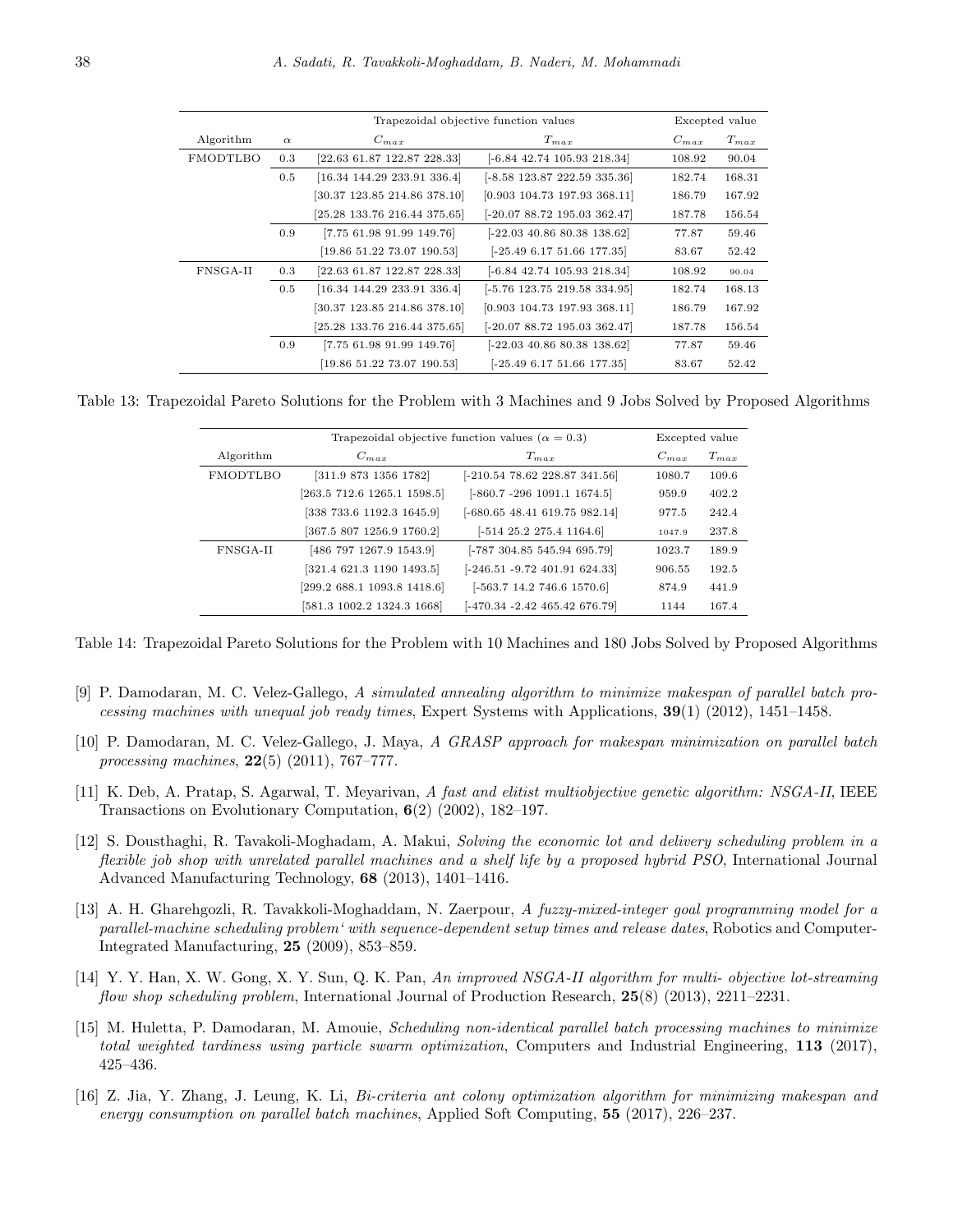- <span id="page-18-7"></span>[17] L. Jiang, J. Pei, X. Liu, P. M. Pardalos, Y. Yang, X. Qian, *Uniform parallel batch machines scheduling considering transportation using a hybrid DPSO-GA algorithm*, The International Journal of Advanced Manufacturing Technology, **89** (2017), 1887–1900.
- <span id="page-18-0"></span>[18] M. Jimnez, M. Arenas, A. Bilbao, M. V. Rodrguez, *Linear programming with fuzzy parameters: an interactive method resolution*, European Journal of Operational Research, **177** (2007), 1599–1609.
- <span id="page-18-6"></span>[19] C. M. Joo, B. S. Kim, *Rule-based meta-heuristics for integrated scheduling of unrelated parallel machines, batches, and heterogeneous delivery trucks*, Applied Soft Computing, **53** (2017), 457–476.
- <span id="page-18-8"></span>[20] A. H. Kashan, B. Karimi, F. Jolai, *An effective hybrid multi-objective genetic algorithm for bi-criteria scheduling on a single batch processing machine with non-identical job sizes*, Engineering Applications of Artificial Intelligence, **23**(6) (2010), 911–922.
- <span id="page-18-5"></span>[21] X. Li, Y. Huang, Q. Tan, H.P. Chen, *Scheduling unrelated parallel batch processing machines with non-identical job sizes*, Computers and Operations Research, **40**(12) (2013), 2983–2990.
- <span id="page-18-11"></span>[22] X. Li, H. Ishii, M. Chen, *Single machine parallel-batching scheduling problem with fuzzy due-date and fuzzy precedence relation*, International Journal of Production Research, **53**(9) (2015), 2707–2717.
- <span id="page-18-15"></span>[23] J. Q. Li, Q. K. Pan, K. Mao, *A discrete teaching learning based optimization algorithm for realistic flowshop rescheduling problem*, Engineering Application of Artificial Intelligence, **37** (2015), 279–292.
- <span id="page-18-13"></span>[24] X. Q. Li, B. Zhang, H. Li, *Computing efficient solutions to fuzzy multiple objective linear programming problems*, Fuzzy Sets and Systems, **157** (2006), 1328–1332.
- <span id="page-18-4"></span>[25] R. Ma, L. Wan, L. Wei, J. Yuan, *Online bounded-batch scheduling to minimize total weighted completion time on parallel machines*, International Journal of Production Economics, **156** (2014), 31–38.
- <span id="page-18-3"></span>[26] E. Mehdizadeh, R. Tavakkoli-Moghaddam, M. Yazdani, *A vibration damping optimization algorithm for a parallel machines scheduling problem with sequence-independent family setup times*, Applied Mathematical Modelling, **39** (2015), 6845–6859.
- <span id="page-18-2"></span>[27] A. Mehrabian, R. Tavakoli-Moghaddam, K. Khalili-Damaghani, *Multi-objective routing and scheduling in flexible manufacturing system under uncertainty*, Iranian Journal of Fuzzy Systems, **14** (2017), 45–77.
- <span id="page-18-12"></span>[28] S. Molla-Alizadeh-Zavardehi, R. Tavakkoli-Moghaddam, F. Hosseinzadeh Lotfi, *A modified imperialist competitive algorithm for scheduling single batch-processing machine with fuzzy due date*, The International Journal of Advanced Manufacturing Technology, **85**(12) (2016), 2439–2458.
- <span id="page-18-17"></span>[29] D. C. Montgomery, *Design and analysis of experiments*, 8th Ed., Mississauga, John Wiley and Sons, 2012.
- <span id="page-18-18"></span>[30] M. Naderi-Beni, E. Ghobadian, S. Ebrahimnejad, R. TavakkoliMoghaddam, *Fuzzy bi-objective formulation for a parallel machine scheduling problem with machine eligibility restrictions and sequence-dependent setup times*, International Journal of Production Research, **52**(19) (2014), 5799–5822.
- <span id="page-18-16"></span>[31] F. Nadi, A. Tajudin Khader, *A study on the utility of parametric uniform crossover for adaptation of crossover operator*, Artificial Intelligence: Methodology, Systems, and Applications, **7557** (2012), 178–183.
- <span id="page-18-14"></span>[32] R. V. Rao, V. J. Savsani, D. P. Vakharia, *Teachinglearning-based optimization: A novel method for constrained mechanical design optimization problems*, Computer-Aided Design, **43** (2011), 303–315.
- <span id="page-18-1"></span>[33] B. Shahidi-Zadeh, R. Tavakkoli-Moghaddam, A. Taheri-Moghadamb, I. Rastgar, *Solving a bi-objective unrelated parallel batch processing machines scheduling problem: A comparison study*, Computers and Operations Research, **88** (2017), 71–90.
- <span id="page-18-9"></span>[34] O. Shahvari, R. Logendran, *An Enhanced tabu search algorithm to minimize a bi-criteria objective in batching and scheduling problems on unrelated-parallel machines with desired lower bounds on batch sizes*, Computers and Operations Research, **77** (2017), 154–176.
- <span id="page-18-10"></span>[35] O. Shahvari, R. Logendran, *A bi-objective batch processing problem with dual-resources on unrelated-parallel machines*, Applied Soft Computing, **61** (2017), 174–192.